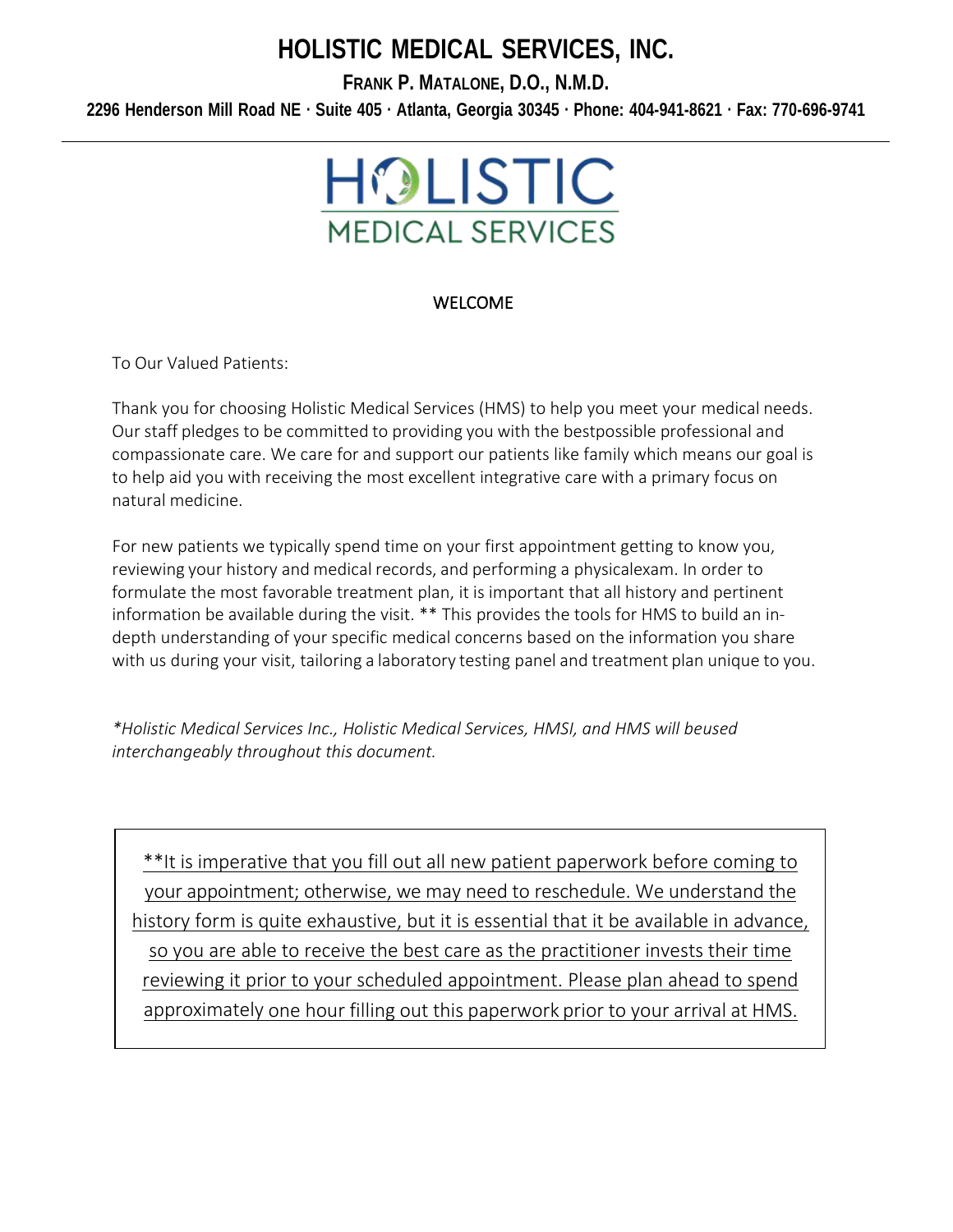# **HOLISTIC MEDICAL SERVICES, INC.**

**FRANK P. MATALONE, D.O., N.M.D.**

## 2296 Henderson Mill Road NE · Suite 405 · Atlanta, Georgia 30345 · Phone: 404-941-8621 · Fax: 770-696-9741

*Our team at Holistic Medical Services are dedicated to assisting you with promoting your health. To assist in this process the following information is listed for your reference.*

### HMS PRACTICE PROTOCOL and POLICIES

### Scheduling

Initial appointments and testing at HMS may take several hours. We attempt to coordinate comprehensive medical assessments and testing needs in advance of your initial visit to the extent possible. If you are asked to arrive fasting for tests, drink only water during your fast to help assure you are well hydrated to help make your blood draw easier. Bring a snack to eat when your tests are completed. \*Please also bring a photo ID with you on your first visit.

### Insurance

*HMS is an out-of-network provider and does not work with or accept private health insurance or Medicare of any kind.* You can check "Out-of-Network" benefits by calling your insurance company. HMS provides all patients with itemized walkout statements that include diagnostic and procedure codes for patients to file the received services with their private health insurer. These are given at checkout.

### Legal Representation

HMS is not able to treat patients requiring medical representation in any legal cases as this process interferes with our ability to provide optimal medical care. If you will require a physician's help in legal matters, we can provide you with resources for alternate doctors to help you.

### Deposits for New Patients

Because initial office visits are lengthy, and many HMS patients may live out of state or long distances from the clinic, we are often unable to re-schedule missed appointments on short notice. As such, we require a credit card number upon scheduling to hold a \$50.00 deposit for your first appointment.

### Appointment Cancellations

Twenty-four hours' advance notice of cancellation is required to avoid the cancellation fee. HMS' business days are Monday through Thursday, 9am – 5pm. HMS charges a \$150.00 fee to new and established patients who do not give HMS a 24-hour cancellation notice, and who decide to cancel the day of an appointment or do not show up to a scheduled office visit. Patients arriving late may need to wait until other scheduled patients are seen so to be considerate of others time; or the patient may need to be rescheduled. This is policy is in place as last-minute cancellations this takes away from our team being able to treat another patient.

### Emergencies

HMS physicians do not provide primary care services and do not provide services outside of regularly scheduled office hours. HMS patients are expected to maintain access to their primary care physician for after-hours care. *Patients are seen by appointment only; we are unable to see walk-ins.* For medical emergencies, we advise you to go to your local urgent care center, emergency room, or call 911.

### Return Policy

Unopened nutritional supplements with an intact factory seal can be returned within 30 days of purchase for a full refund, after that we will not refund supplements. Special order supplements, food, and drinks cannot be returned or refunded.

Prescriptions are nonrefundable or returnable. Unused and intact lab kits can be returned within 30 days of purchase for a full refund, minus a \$25 restocking fee. Lab kits returned between 61 days and 4 months after the date of purchase will be refunded at 50 percent of cost. Lab kits returned more than 4 months from the date of purchase are not eligible for a refund.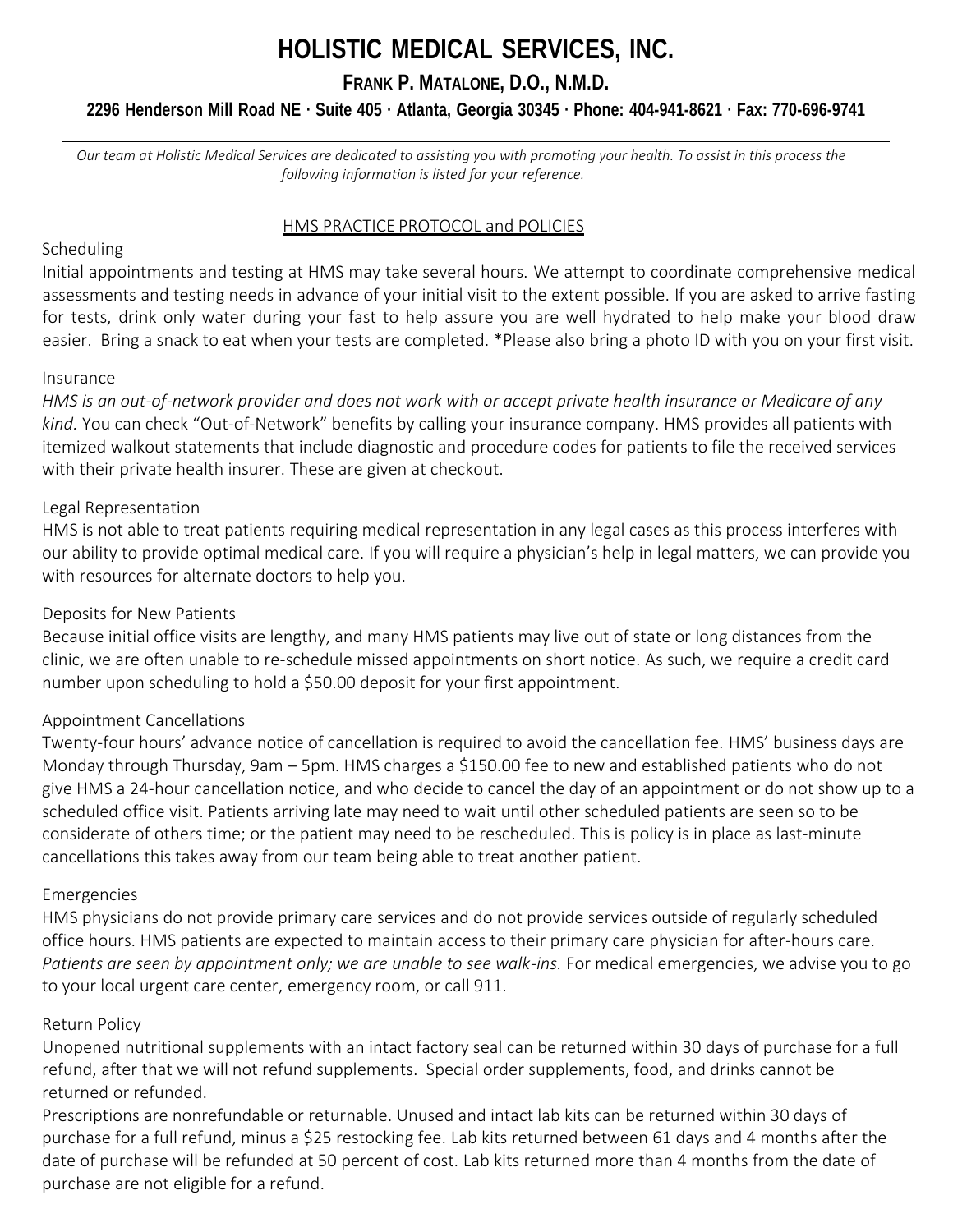# **HOLISTIC MEDICAL SERVICES, INC.**

# **FRANK P. MATALONE, D.O., N.M.D.**

# 2296 Henderson Mill Road NE · Suite 405 · Atlanta, Georgia 30345 · Phone: 404-941-8621 · Fax: 770-696-9741

### Cell Phones

As many of our patients have extreme sensitivities, we request that cell phones be turned off during doctor appointments. Please be courteous and discreet and keep calls short if you use your cell phone in the clinic.

### Fees and Payment Options

All payment is due at the time of services rendered. Please note that all payments for services rendered, with the inclusion of ordered labs, are final. We accept cash, personal checks, all major credit cards, and CareCredit.

### Returned Checks

A \$30 fee will be charged per check returned due to insufficient funds.

### Appointments for IV Services

Appointments are required to receive IV drips. Patients walking in without appointments will receive services after scheduled patients have their IVs started.

### Fees for Unused IV Bottles

IVs at HMS are mixed individually the morning of the appointment. Once the IV is prepared, it is usable on that day only. Patients who cancel the appointment after the IV has been mixed must pay the full amount.

### Weather and Travel Considerations

We ask that all patients try to arrive 10 minutes prior to their scheduled appointments. All things considered, please remember that we are located in Atlanta and that on certain days or times traffic may interfere with the amount of time it takes to arrive. As such, please take that into consideration when driving to our location.

### Phone Calls and Emails

Questions in between office visits are most efficiently communicated to HMS staff by e-mail or telephone. Keeping questions brief and to the point helps us help you. Complicated, lengthy, or urgent matters are not appropriate for e-mails or phone calls. Complex health issues require an office visit. Questions will be addressed while respecting the need of scheduled patients to have office visits free of interruptions. There may be a fee at the physician's discretion for lengthy or involved calls or e-mails or for letters that require physician or staff time.

### Fragrances/Smoking

Because some of our staff and patients have unpleasant or even serious reactions to the chemicals in perfumes and other fragrances, we ask that you and those who accompany you on your visit to HMS avoid using fragrances and products that contain them. HMS is a smoke-free, tobacco-free facility.

## *All policies are subject to change without advance notification. Please contact our office staff if you have questions regarding HMS policies.*

For established clients, phone consults can occasionally be offered in lieu of office visits at the physician's discretion, usually if distance from our office is a concern. Our approach to wellness often involves intensive intervention at the start of treatment, and you may not receive all the benefits of your individual treatment plan if you cannot be available for in‐office visits. At minimum, prepare to be seen at least twice a year for follow‐up after this first 3‐6-month period.You must make a physical visit in the office annually in order to continue medical care.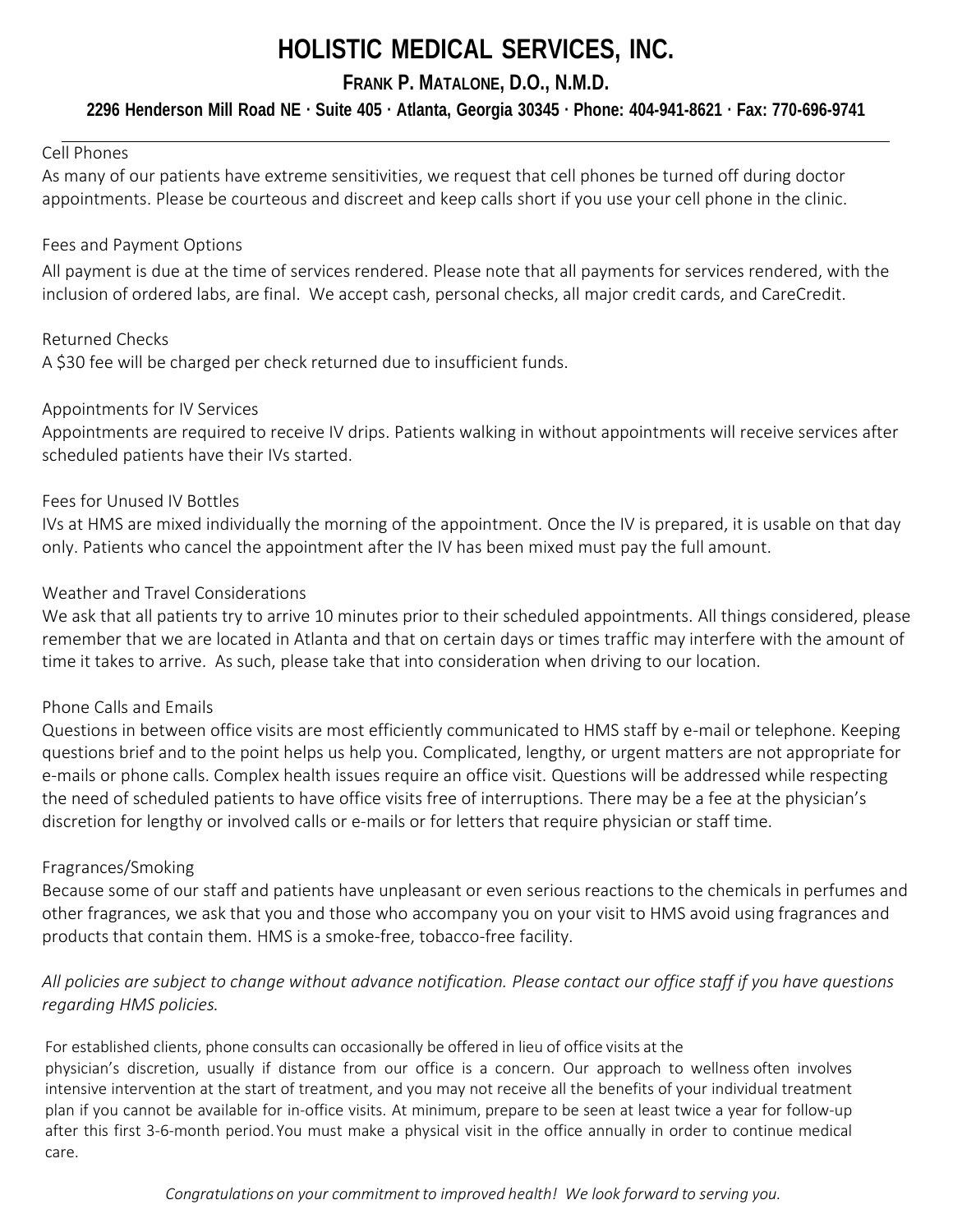# MEDICAL HISTORY FORM (Complete PRIOR to coming to Center)

<u> 1989 - Johann Stoff, deutscher Stoff, der Stoff, der Stoff, der Stoff, der Stoff, der Stoff, der Stoff, der S</u>

| Patient<br>$\sim$ $\sim$ $\sim$<br>s Name. | n. |  |  |
|--------------------------------------------|----|--|--|
|                                            |    |  |  |

Referred By: <u>All Communisties Communisties and Tennisties Appointment: All Communisties and All Communisties A</u>

CURRENT HEALTH CONCERNS: Please list your chief health compliant(s) in order of importance:

## ANCESTRY OF PATIENT'S PARENTS: (example: Scotch‐Irish or French-English-American Indian) Father: Mother: Mother: Mother: Mother: Mother: Mother: Mother: Mother: Mother: Mother: Mother: Mother: Mother: Mother: Mother: Mother: Mother: Mother: Mother: Mother: Mother: Mother: Mother: Mother: Mother: Mother: Mother

FAMILY HEALTH HISTORY: Complete and put a check  $\Box$  in the boxes for diseases that apply for each family member.

|                            |        |        | <b>Brothers</b> |   | Sisters |   |   |                |   | Children       |        |              |                |   |                |
|----------------------------|--------|--------|-----------------|---|---------|---|---|----------------|---|----------------|--------|--------------|----------------|---|----------------|
|                            | Father | Mother | $\mathbf{1}$    | 2 | 3       | 4 | 1 | $\overline{2}$ | 3 | $\overline{4}$ | Spouse | $\mathbf{1}$ | $\overline{2}$ | 3 | $\overline{4}$ |
| Age (if living)            |        |        |                 |   |         |   |   |                |   |                |        |              |                |   |                |
| Age (at death)             |        |        |                 |   |         |   |   |                |   |                |        |              |                |   |                |
| Cause of death             |        |        |                 |   |         |   |   |                |   |                |        |              |                |   |                |
| Cancer                     |        |        |                 |   |         |   |   |                |   |                |        |              |                |   |                |
| Tuberculosis               |        |        |                 |   |         |   |   |                |   |                |        |              |                |   |                |
| Diabetes                   |        |        |                 |   |         |   |   |                |   |                |        |              |                |   |                |
| Heart trouble              |        |        |                 |   |         |   |   |                |   |                |        |              |                |   |                |
| High blood pressure        |        |        |                 |   |         |   |   |                |   |                |        |              |                |   |                |
| Stroke                     |        |        |                 |   |         |   |   |                |   |                |        |              |                |   |                |
| Asthma                     |        |        |                 |   |         |   |   |                |   |                |        |              |                |   |                |
| Anemia or disease of blood |        |        |                 |   |         |   |   |                |   |                |        |              |                |   |                |
| Nervous breakdown          |        |        |                 |   |         |   |   |                |   |                |        |              |                |   |                |
| Genetic disease            |        |        |                 |   |         |   |   |                |   |                |        |              |                |   |                |
| Alcoholism/Drug addiction  |        |        |                 |   |         |   |   |                |   |                |        |              |                |   |                |
| Mental Illness             |        |        |                 |   |         |   |   |                |   |                |        |              |                |   |                |
| Depression/Anxiety         |        |        |                 |   |         |   |   |                |   |                |        |              |                |   |                |
| Kidney disease             |        |        |                 |   |         |   |   |                |   |                |        |              |                |   |                |
| Other                      |        |        |                 |   |         |   |   |                |   |                |        |              |                |   |                |

List your grandparents' relevant health history and age if living (or age at time of death and cause of death):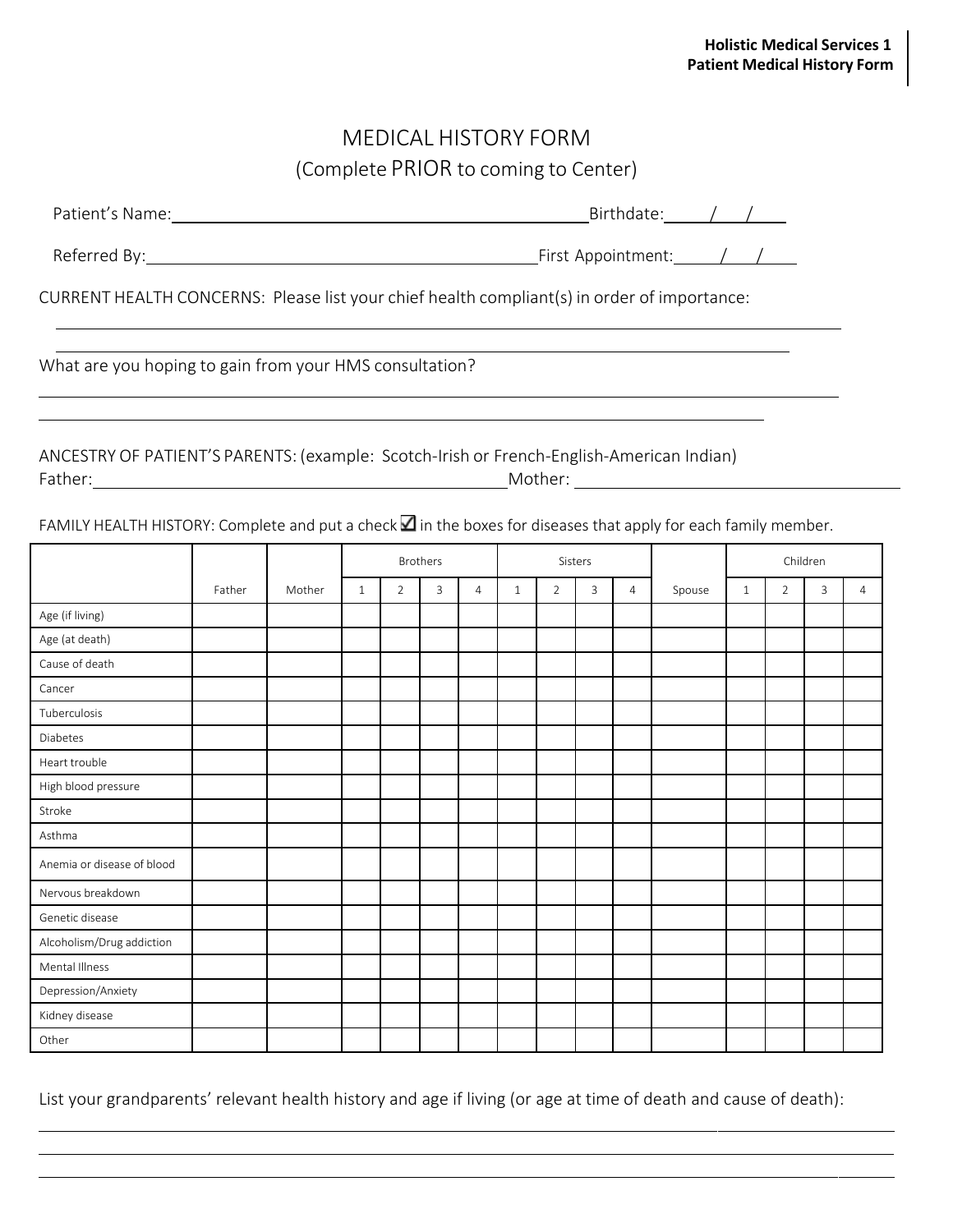|                           |                     |                |                                                                         | Allergies: Check those that apply | -PERSONAL Health Information from This Point Forward-----------------------------                                        |  |
|---------------------------|---------------------|----------------|-------------------------------------------------------------------------|-----------------------------------|--------------------------------------------------------------------------------------------------------------------------|--|
| $\Box$ Sulfa Drugs        | $\Box$ Penicillin   | Aspirin $\Box$ | Codeine $\Box$                                                          | lodine $\Box$                     | Novocain/Local Anesthetics $\Box$                                                                                        |  |
| $\Box$ Other Antibiotics: |                     |                |                                                                         |                                   | $\Box$ Other Drugs:                                                                                                      |  |
|                           |                     |                | Recent Healthcare<br>(Do not include colds and uncomplicated influenza) |                                   | List any other physicians who have treated you in the last five years and the health problem for which you were treated. |  |
|                           |                     |                |                                                                         |                                   |                                                                                                                          |  |
| Year                      | Physician Name/City |                |                                                                         | Specialty                         | Health Problem                                                                                                           |  |
|                           |                     |                |                                                                         |                                   |                                                                                                                          |  |
|                           |                     |                |                                                                         |                                   |                                                                                                                          |  |
|                           |                     |                |                                                                         |                                   |                                                                                                                          |  |
|                           |                     |                |                                                                         |                                   |                                                                                                                          |  |
|                           |                     |                |                                                                         |                                   |                                                                                                                          |  |

Major Hospitalizations / Surgeries / Accidents

Write in any hospitalizations you have had for serious medical illnesses, accidents, or surgeries below. (Do not include uncomplicated childbirth; use additional page if necessary)

| (DO HOC include uncomplicated childrich, ase additional page in necessary) |                   |                                |  |  |  |  |  |  |  |
|----------------------------------------------------------------------------|-------------------|--------------------------------|--|--|--|--|--|--|--|
| Year/Your age                                                              | Operation/Illness | Results/Benefits/Complications |  |  |  |  |  |  |  |
|                                                                            |                   |                                |  |  |  |  |  |  |  |
|                                                                            |                   |                                |  |  |  |  |  |  |  |
|                                                                            |                   |                                |  |  |  |  |  |  |  |
|                                                                            |                   |                                |  |  |  |  |  |  |  |
|                                                                            |                   |                                |  |  |  |  |  |  |  |

Height Weight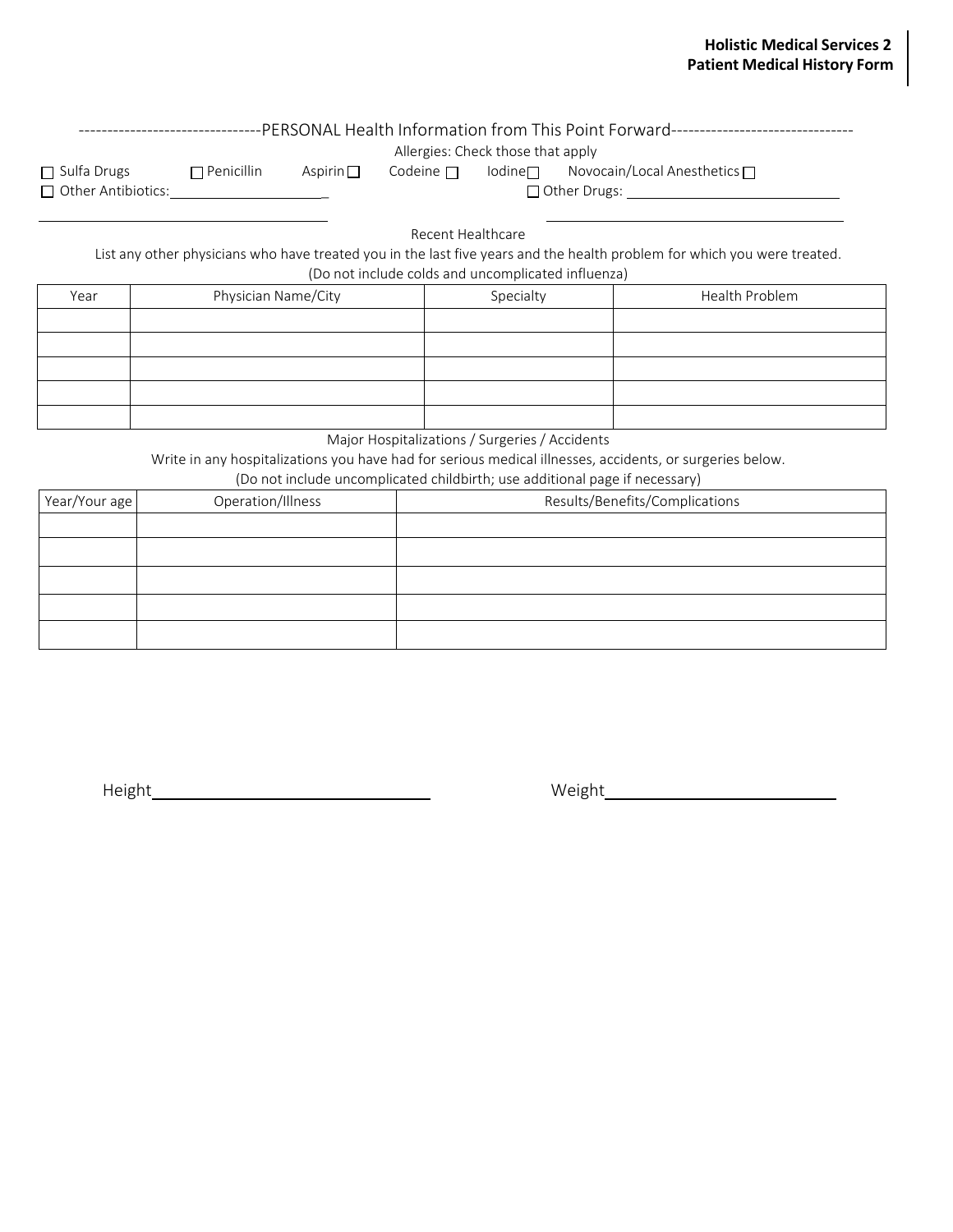## Please check each box accurately

| No<br><u>Yes</u><br>Have adult children living at home?<br>Care for an elderly or dependent parent/family member?<br>Have a difficult primary spouse/partner relationship?<br>Length of relationship: years<br>Work with or use a computer daily? hours/day<br>Fly on passenger airlines? Flights/year _____________<br>List foreign travel/residences: ________________<br>Drink milk regularly as a beverage?<br>Salt your food at the table?<br>Eat deep fried or fried foods?<br>$\Box$ Eat a diet that is vegetarian or vegan? (circle)<br>Eat organic foods? 600 % of diet<br>Eat processed foods: artificial flavor, color, or preserved?<br>Eat compulsively or have food addictions?<br>Eat based on your emotions?<br>Repeatedly cycle through weight loss and gain?<br>Eat fast food? times per week<br>Drink coffee? cups/day regular or decaf (circle)<br>use: ___creamer, ____sugar, ____milk, ___half and half<br>Drink tea: herbal / black / green (circle) w/sugar? | Yes No<br>I Eat luncheon meats, bologna, bacon, cold cuts, etc.?<br>Have a sweet tooth?<br>Have a sedentary lifestyle?<br>Eat desserts with meals x per week<br>Drink sodas? If so, what kind? 12 oz cans/week? ______<br>Drink high-caffeine designer drinks?<br>Depend on recreational drugs?<br>Depend on prescription drugs? _________<br>Smoke or use tobacco products?<br>Cigarettes_________packs per week<br>Cigars_________per week<br>Pipe___________bowls per week<br>Chewing tobacco________tins/week<br>$\sqrt{ }$ Quit tobacco use? If so, last used $\sqrt{ }$<br>$\Box$ Drink Alcohol?<br>Glasses of wine per week<br>Beers per week<br>Mixed drinks per week |
|--------------------------------------------------------------------------------------------------------------------------------------------------------------------------------------------------------------------------------------------------------------------------------------------------------------------------------------------------------------------------------------------------------------------------------------------------------------------------------------------------------------------------------------------------------------------------------------------------------------------------------------------------------------------------------------------------------------------------------------------------------------------------------------------------------------------------------------------------------------------------------------------------------------------------------------------------------------------------------------|-------------------------------------------------------------------------------------------------------------------------------------------------------------------------------------------------------------------------------------------------------------------------------------------------------------------------------------------------------------------------------------------------------------------------------------------------------------------------------------------------------------------------------------------------------------------------------------------------------------------------------------------------------------------------------|
| decaf or caffeinated (circle) _____ cups/day<br>Eat out? If yes, ______times/week; ______% of meals                                                                                                                                                                                                                                                                                                                                                                                                                                                                                                                                                                                                                                                                                                                                                                                                                                                                                  | Preferred alcoholic beverage(s) _                                                                                                                                                                                                                                                                                                                                                                                                                                                                                                                                                                                                                                             |
| EARLY YEARS (ALL PATIENTS)<br>Birth Date: / / Birth Weight: Birthplace: Vaginal Delivery: Y N                                                                                                                                                                                                                                                                                                                                                                                                                                                                                                                                                                                                                                                                                                                                                                                                                                                                                        |                                                                                                                                                                                                                                                                                                                                                                                                                                                                                                                                                                                                                                                                               |
| Were you full term?<br>$\mathsf{N}$<br>Y                                                                                                                                                                                                                                                                                                                                                                                                                                                                                                                                                                                                                                                                                                                                                                                                                                                                                                                                             | If premature, give # of weeks:                                                                                                                                                                                                                                                                                                                                                                                                                                                                                                                                                                                                                                                |
| Breast fed? Y N How long?                                                                                                                                                                                                                                                                                                                                                                                                                                                                                                                                                                                                                                                                                                                                                                                                                                                                                                                                                            | If bottle fed, were you allergic to formula or milk? Y N                                                                                                                                                                                                                                                                                                                                                                                                                                                                                                                                                                                                                      |
| Major health problems of your mother during pregnancy or delivery of you:                                                                                                                                                                                                                                                                                                                                                                                                                                                                                                                                                                                                                                                                                                                                                                                                                                                                                                            | Y<br>N                                                                                                                                                                                                                                                                                                                                                                                                                                                                                                                                                                                                                                                                        |
|                                                                                                                                                                                                                                                                                                                                                                                                                                                                                                                                                                                                                                                                                                                                                                                                                                                                                                                                                                                      |                                                                                                                                                                                                                                                                                                                                                                                                                                                                                                                                                                                                                                                                               |
| <u> 1989 - Johann Stoff, deutscher Stoffen und der Stoffen und der Stoffen und der Stoffen und der Stoffen und der</u>                                                                                                                                                                                                                                                                                                                                                                                                                                                                                                                                                                                                                                                                                                                                                                                                                                                               |                                                                                                                                                                                                                                                                                                                                                                                                                                                                                                                                                                                                                                                                               |
| Occupation(s) of both parents during the years you lived at home with them:                                                                                                                                                                                                                                                                                                                                                                                                                                                                                                                                                                                                                                                                                                                                                                                                                                                                                                          |                                                                                                                                                                                                                                                                                                                                                                                                                                                                                                                                                                                                                                                                               |
| Father: <u>Alexander Alexander Alexander Alexander Alexander Alexander Alexander Alexander Alexander Alexander Alexander Alexander Alexander Alexander Alexander Alexander Alexander Alexander Alexander Alexander Alexander Ale</u>                                                                                                                                                                                                                                                                                                                                                                                                                                                                                                                                                                                                                                                                                                                                                 |                                                                                                                                                                                                                                                                                                                                                                                                                                                                                                                                                                                                                                                                               |
| Mother: Nother: New York: New York: New York: New York: New York: New York: New York: New York: New York: New York: New York: New York: New York: New York: New York: New York: New York: New York: New York: New York: New Yo                                                                                                                                                                                                                                                                                                                                                                                                                                                                                                                                                                                                                                                                                                                                                       |                                                                                                                                                                                                                                                                                                                                                                                                                                                                                                                                                                                                                                                                               |
| In your early months (0-12 months) did you have any of the following?                                                                                                                                                                                                                                                                                                                                                                                                                                                                                                                                                                                                                                                                                                                                                                                                                                                                                                                |                                                                                                                                                                                                                                                                                                                                                                                                                                                                                                                                                                                                                                                                               |

| Jaundice                  |  | Colic |    | N Severe Diaper Rash |  | N.               | <b>Thrush</b> |  |  |  |
|---------------------------|--|-------|----|----------------------|--|------------------|---------------|--|--|--|
| Congenital abnormalities? |  |       | N. |                      |  | If yes, explain: |               |  |  |  |
| Problem's w/vaccinations? |  |       | N. |                      |  | If yes, explain: |               |  |  |  |
| Failure to thrive?        |  |       | N. |                      |  | If yes, explain: |               |  |  |  |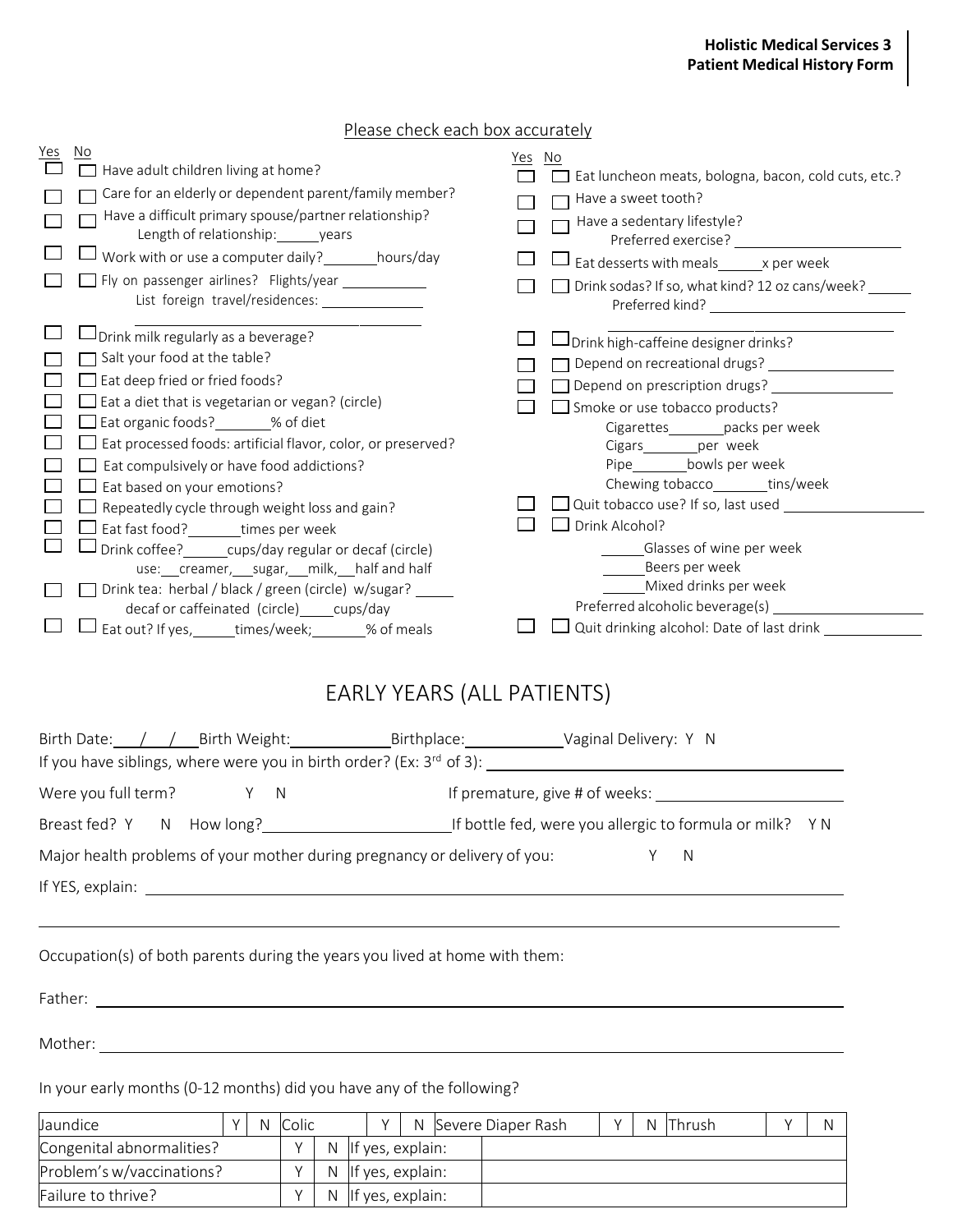| Developmental delays? | N            | llf ves, explain: |  |
|-----------------------|--------------|-------------------|--|
| Sleep problems?       | <sup>N</sup> | If yes, explain:  |  |
| Frequent Infections?  | <sup>N</sup> | If yes, explain:  |  |

Please give AGE you were if/when you had any of the following:

| Measles<br>Whooping Cough:<br>Chicken Pox-<br>Mumps: |  |
|------------------------------------------------------|--|
|------------------------------------------------------|--|

# FOR CHILDREN UNDER 18 ONLY: Immunizations (Vaccinations) Record:

| DPT (Diphtheria, Pertussis, Tetanus) | Age(s): | Any reactions? |
|--------------------------------------|---------|----------------|
| Booster (usually DT)                 | Age(s): | Any reactions? |
| Polio injection                      | Age(s): | Any reactions? |
| Polio oral                           | Age(s): | Any reactions? |
| MMR (Measles, Mumps, Rubella)        | Age(s): | Any reactions? |
| HBV (Hepatitis B Vaccine)            | Age(s): | Any reactions? |
| Flu Shots                            | Age(s): | Any reactions? |
| Other:                               | Age(s): | Any reactions? |

| Was Tylenol, ibuprofen, or another medication given before or after the immunizations? |  |
|----------------------------------------------------------------------------------------|--|
| Further comments:                                                                      |  |

# YOUR HEALTH HISTORY (ALL PATIENTS)

Denote anything you currently have or once had during the listed time periods and state your approximate AGE when you had it.

|                                        |   |   | 1-5 yrs. old | 6-12 yrs. old                     | Teen yrs.      | Adult yrs.     |
|----------------------------------------|---|---|--------------|-----------------------------------|----------------|----------------|
|                                        |   |   |              | (If yes, age?) $ $ (If yes, age?) | (If yes, age?) | (If yes, age?) |
| Frequent colds or flu                  | Y | N |              |                                   |                |                |
| Flu shots                              | Y | N |              |                                   |                |                |
| Tonsillitis                            | Y | N |              |                                   |                |                |
| Thyroid medication                     | Y | N |              |                                   |                |                |
| Bronchitis, asthma, or pneumonia       | Y | N |              |                                   |                |                |
| Ear infections                         | Y | N |              |                                   |                |                |
| Frequent antibiotic use                | Y | N |              |                                   |                |                |
| <b>Sinusitis</b>                       | Y | N |              |                                   |                |                |
| Strep infections                       | Y | N |              |                                   |                |                |
| Seizures/Convulsions/Tremors           | Y | N |              |                                   |                |                |
| Headache: Sinus/Tension/Migraine       | Y | N |              |                                   |                |                |
| Dental: Root canals/Fillings/Implants  | Y | N |              |                                   |                |                |
| Seasonal allergies/Hay fever           | Y | N |              |                                   |                |                |
| Fever blisters                         | Y | N |              |                                   |                |                |
| Premature graying of hair              | Y | N |              |                                   |                |                |
| Hyperactivity behavior problems        | Y | N |              |                                   |                |                |
| Difficulty learning                    | Y | N |              |                                   |                |                |
| Attention/Concentration problems       | Y | N |              |                                   |                |                |
| High # of absences from school/work    | Y | N |              |                                   |                |                |
| Upset stomach/Indigestion/Stomach pain | Y | N |              |                                   |                |                |
| Increased urinary frequency/Nocturia   | Y | N |              |                                   |                |                |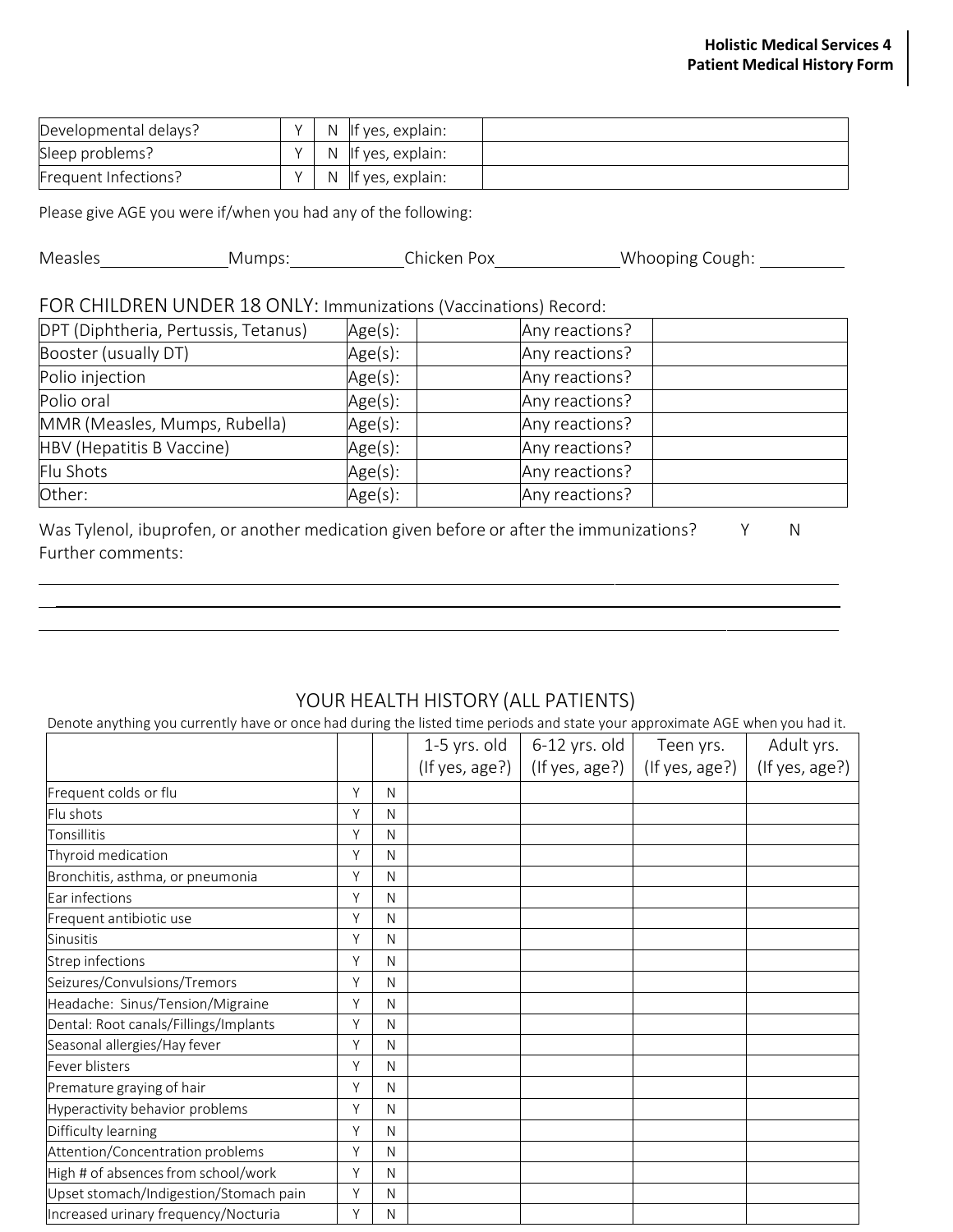| Urinary tract infections             | Y | N            |  |  |
|--------------------------------------|---|--------------|--|--|
| Skin: Rash/Acne/Eczema/Hives         | Y | N            |  |  |
| Yeast/Fungal infections              | Y | $\mathsf{N}$ |  |  |
| Infectious mononucleosis             | Y | N            |  |  |
| Muscle or joint problems             | Y | N            |  |  |
| Fibromyalgia                         | Y | N            |  |  |
| Significant weight gain/loss         | Y | N            |  |  |
| Chronic fatigue                      | Y | N            |  |  |
| Sexually transmitted diseases        | Y | N            |  |  |
| Tick bites: Lyme disease             | Y | N            |  |  |
| Cancer                               | Y | N            |  |  |
| Heart disease                        | Y | N            |  |  |
| High blood pressure                  | Y | N            |  |  |
| Autoimmune disease                   | Y | N            |  |  |
| Irritable bowel                      | Y | N            |  |  |
| <b>Diverticulitis</b>                | Y | N            |  |  |
| Hiatal hernia                        | Y | N            |  |  |
| Hemorrhoids                          | Y | N            |  |  |
| Ulcers of stomach or small intestine | Y | N            |  |  |
| Crohn's disease/Colitis              | Y | N            |  |  |
| Gluten intolerance                   | Y | $\mathsf{N}$ |  |  |
| Anorexia/Bulimia                     | Y | N            |  |  |
| Diabetes/Blood sugar disorder        | Y | $\mathsf{N}$ |  |  |
| Hepatitis/Liver disorder             | Y | N            |  |  |
| Depression/Anxiety                   | Y | N            |  |  |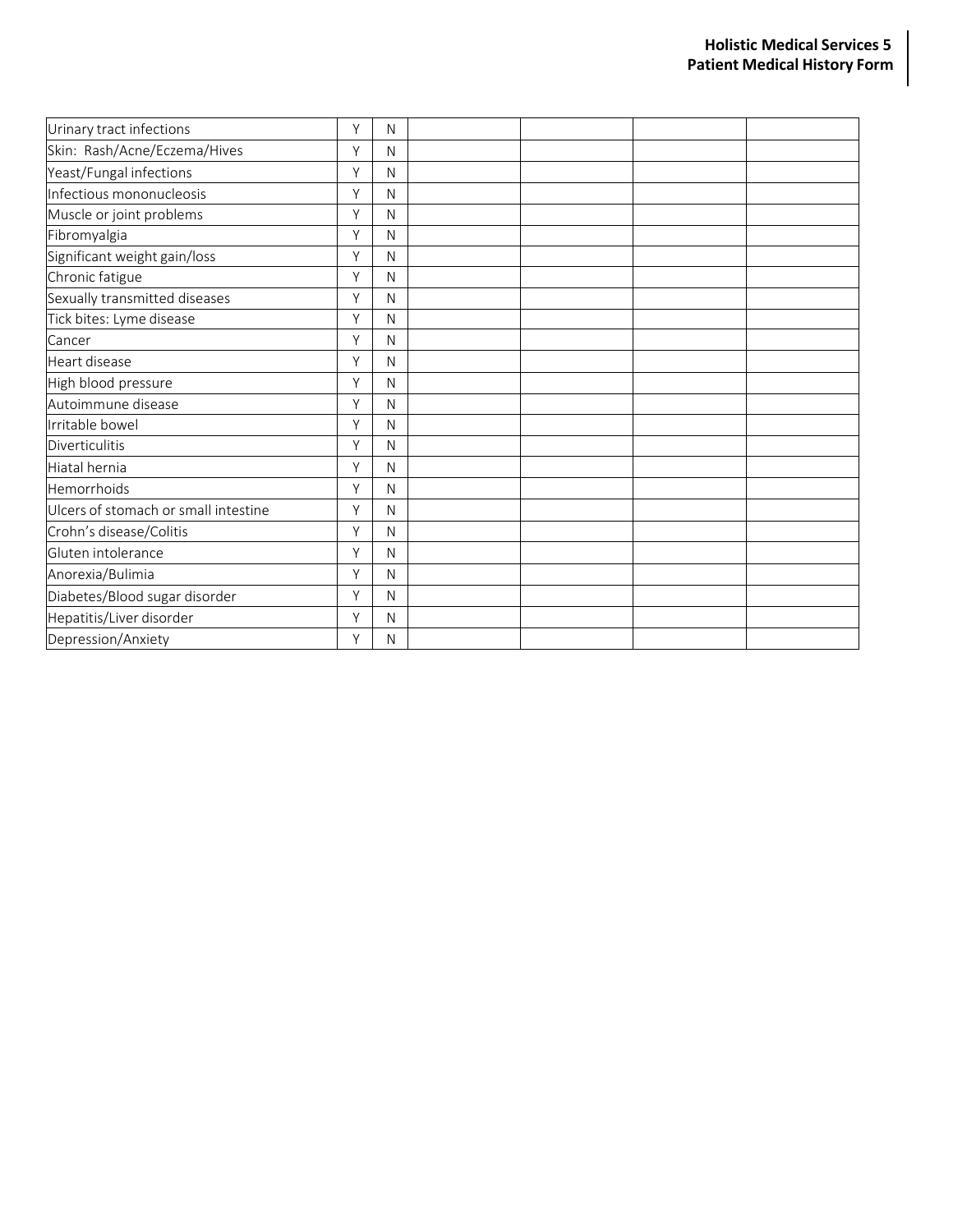# YOUR ENVIRONMENTAL& OCCUPATIONAL HISTORY (ALL PATIENTS)

Please list dwellings (houses/apartments) where you lived for more than 6 months, including your present home. Also explain any chemical or toxic exposures you may have had at each location.

| Age | Locations (city,<br>state, country) | Pesticides or<br>near golf<br>course? | Natural gas | Rural/Farm | New construction<br>materials? | Water leaks or<br>other reasons<br>for molds? |
|-----|-------------------------------------|---------------------------------------|-------------|------------|--------------------------------|-----------------------------------------------|
|     |                                     |                                       |             |            |                                |                                               |
|     |                                     |                                       |             |            |                                |                                               |
|     |                                     |                                       |             |            |                                |                                               |
|     |                                     |                                       |             |            |                                |                                               |
|     |                                     |                                       |             |            |                                |                                               |

Do you feel that any of the above locations where you lived contributed to your health problems (or to those of any other member of your family)? If so, please explain:

Have you lived or traveled outside the United States? If so, please describe where and give your age at the time:

| Age | Country | Length of Stay | Any health problems from this trip? |
|-----|---------|----------------|-------------------------------------|
|     |         |                |                                     |
|     |         |                |                                     |
|     |         |                |                                     |
|     |         |                |                                     |
|     |         |                |                                     |
|     |         |                |                                     |
|     |         |                |                                     |
|     |         |                |                                     |
|     |         |                |                                     |
|     |         |                |                                     |
|     |         |                |                                     |
|     |         |                |                                     |
|     |         |                |                                     |
|     |         |                |                                     |
|     |         |                |                                     |
|     |         |                |                                     |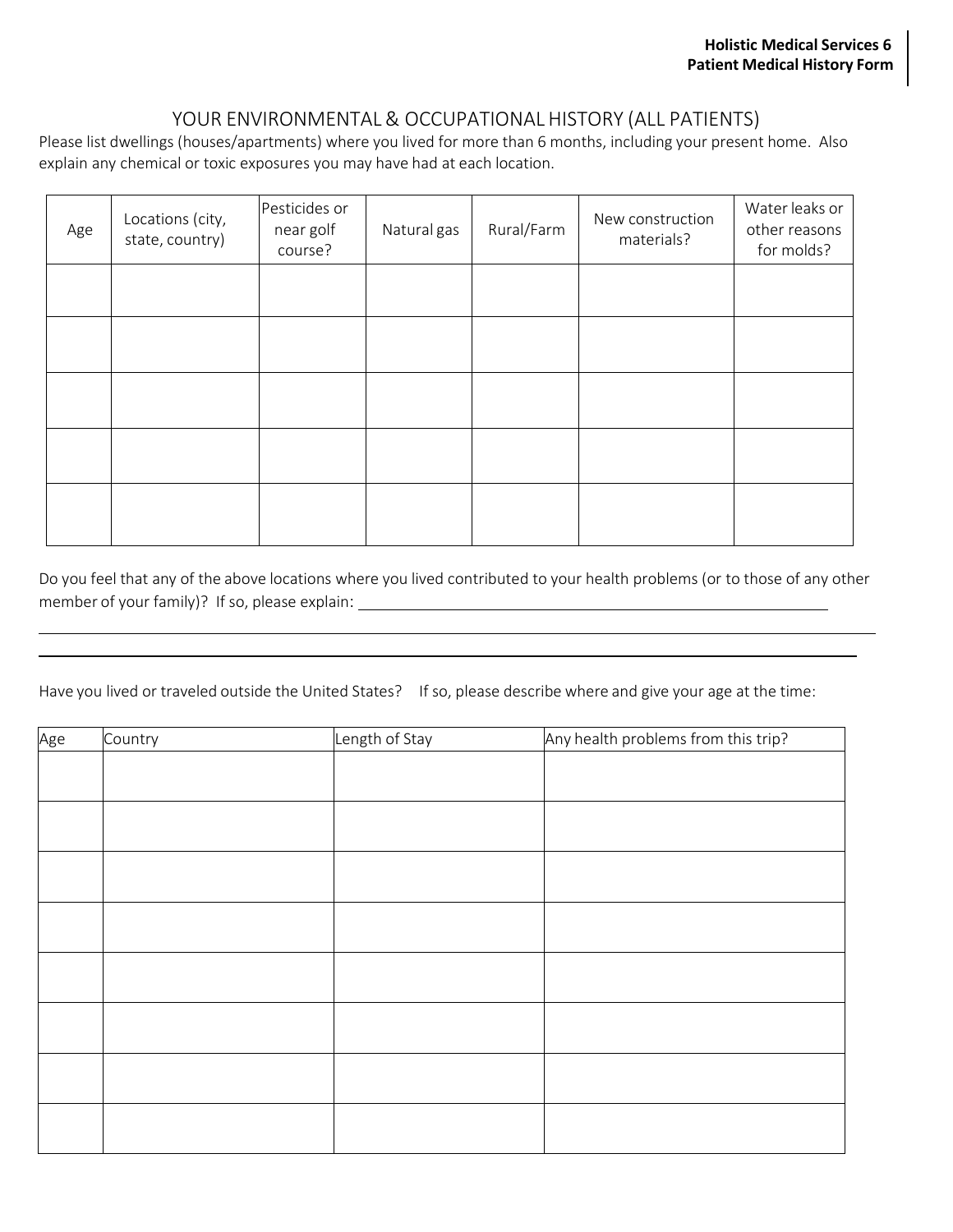Please list all FULL-TIME jobs you've held for more than one year from young adulthood to the present and explain any chemical or toxic exposures you may have had at each job. (If necessary, add separate sheet):

| Age | Type of business<br>position held | Any toxic chemicals you were<br>exposed to accidentally? | Types of<br>protective gear<br>worn | Water leaks or<br>other reasons for<br>mold? |
|-----|-----------------------------------|----------------------------------------------------------|-------------------------------------|----------------------------------------------|
|     |                                   |                                                          |                                     |                                              |
|     |                                   |                                                          |                                     |                                              |
|     |                                   |                                                          |                                     |                                              |
|     |                                   |                                                          |                                     |                                              |
|     |                                   |                                                          |                                     |                                              |

Please circle any other stresses or exposures experienced occupationally:

| Computer screen              | High-intensity noise | Excessive heat or cold    | Fumes/Dusts   |
|------------------------------|----------------------|---------------------------|---------------|
| Frequent x-rays/radiation    | Metal dusts          | Natural or other gas fuel | Tobacco smoke |
| Emotional stress/Work stress | High-voltage power   |                           |               |

Do you feel that any of the above jobs where you worked contributed to your health problems? If so, please explain:

### LIFESTYLE FACTORS (ALL PATIENTS):

List foods you loved and foods you hated as a child:

List foods you love (and crave) and foods you hate now:

| Any history of alcohol abuse? Y                           |         | N |             | If yes, what ages & for how long?              |                                     |     |
|-----------------------------------------------------------|---------|---|-------------|------------------------------------------------|-------------------------------------|-----|
| Do you ever drink before noon? Y                          |         | N |             |                                                |                                     |     |
| Any history of drug abuse?                                |         | N |             | If yes, what ages & for how long?              |                                     |     |
| What types of drugs were/are abused?                      |         |   |             |                                                |                                     |     |
| How many hours per week do you usually work?              |         |   |             |                                                | Are you overly tired at end of day? | NDo |
| you exercise regularly? Y N If yes, how often & how long? |         |   |             |                                                |                                     |     |
| Do any of the following prevent you from exercising?      |         |   |             |                                                |                                     |     |
| Pain                                                      | Fatigue |   | Poor Health | Lack of Time                                   | Lack of Interest                    |     |
| Sleep: # of hours                                         |         |   |             | Do you snore? Y N Feel rested after sleep? Y N | Daytime sleepiness? Y               | N.  |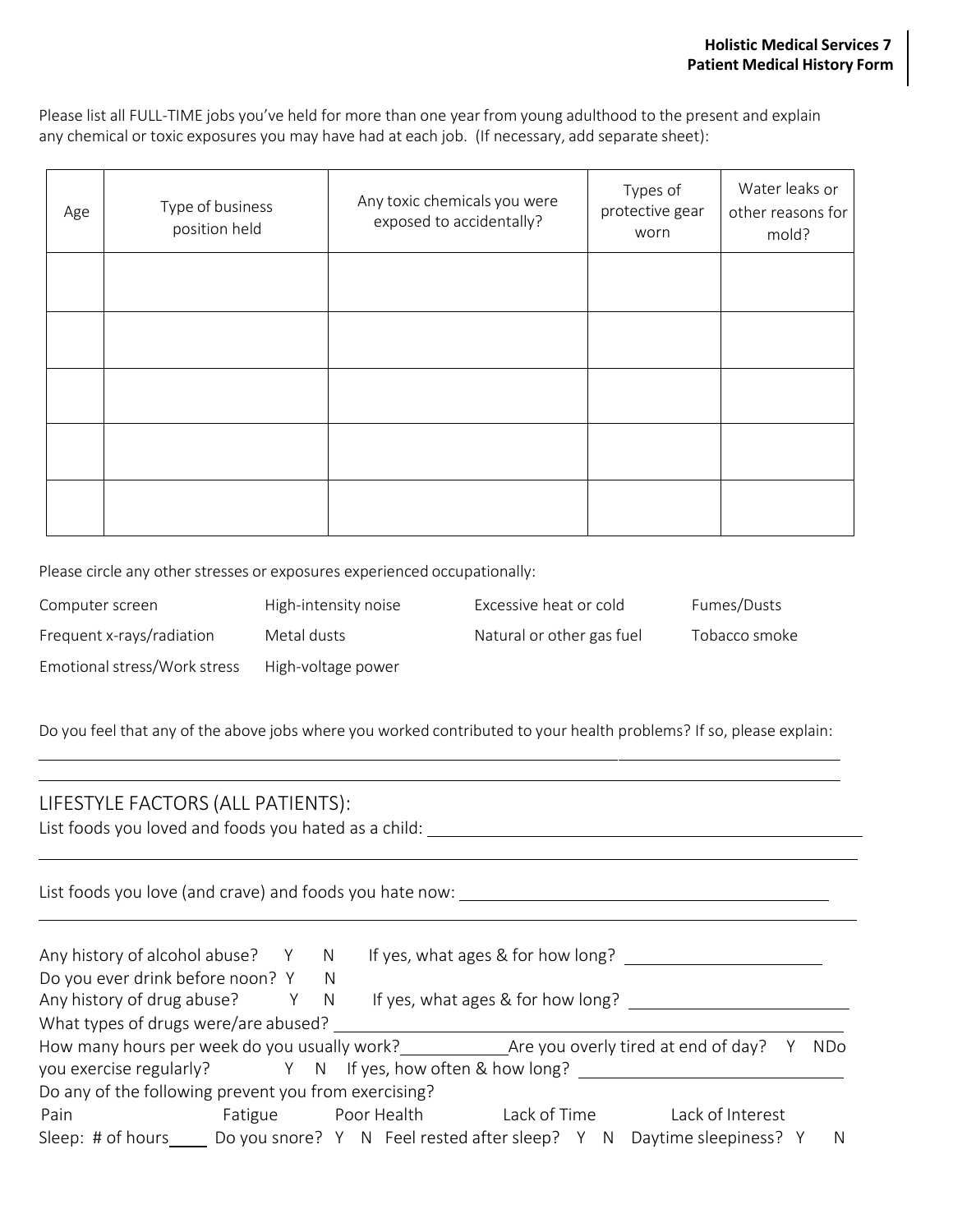| Is your spouse or any person you live with a smoker? Y N Occupation of Spouse:<br>Do you have emotional stress that has come from your spouse (or your spouse's health problems)? Y                                       |   | N |
|---------------------------------------------------------------------------------------------------------------------------------------------------------------------------------------------------------------------------|---|---|
| Have you been married previously, and was (were) your spouse(s)/partner(s) smokers? Y<br><sup>N</sup><br>Did your previous partner(s) cause you emotional stress that impacted your health history? Y                     | N |   |
|                                                                                                                                                                                                                           |   |   |
| <u> 1989 - Andrea Santa Andrea Andrea Andrea Andrea Andrea Andrea Andrea Andrea Andrea Andrea Andrea Andrea Andr</u>                                                                                                      |   |   |
|                                                                                                                                                                                                                           |   |   |
|                                                                                                                                                                                                                           |   |   |
|                                                                                                                                                                                                                           |   |   |
| ALLERGY HISTORY (ALL PATIENTS):                                                                                                                                                                                           |   |   |
| Is there a seasonal pattern to your allergy symptoms? Y N What is it? ______________________________                                                                                                                      |   |   |
|                                                                                                                                                                                                                           |   |   |
|                                                                                                                                                                                                                           |   |   |
| ,我们也不会有什么。""我们的人,我们也不会有什么?""我们的人,我们也不会有什么?""我们的人,我们也不会有什么?""我们的人,我们也不会有什么?""我们的人<br>Are you on allergy desensitization? Y N For how long? Prescribed by? ____________<br>$\lambda$ LIFROVIUCTORY/ALL BATIFALTO) $\lambda$ |   |   |

ALLERGY HISTORY (ALL PATIENTS) continued:

Are you sensitive to chemicals? (ex. Scented products, household cleaners, pesticides, etc.) Please indicate the specific products and what symptoms are provoked when you are exposed (such as brain fog, burning eyes, headache, etc.)

| Chemical/Products | Symptoms |
|-------------------|----------|
|                   |          |
|                   |          |
|                   |          |
|                   |          |
|                   |          |
|                   |          |
|                   |          |
|                   |          |
|                   |          |
|                   |          |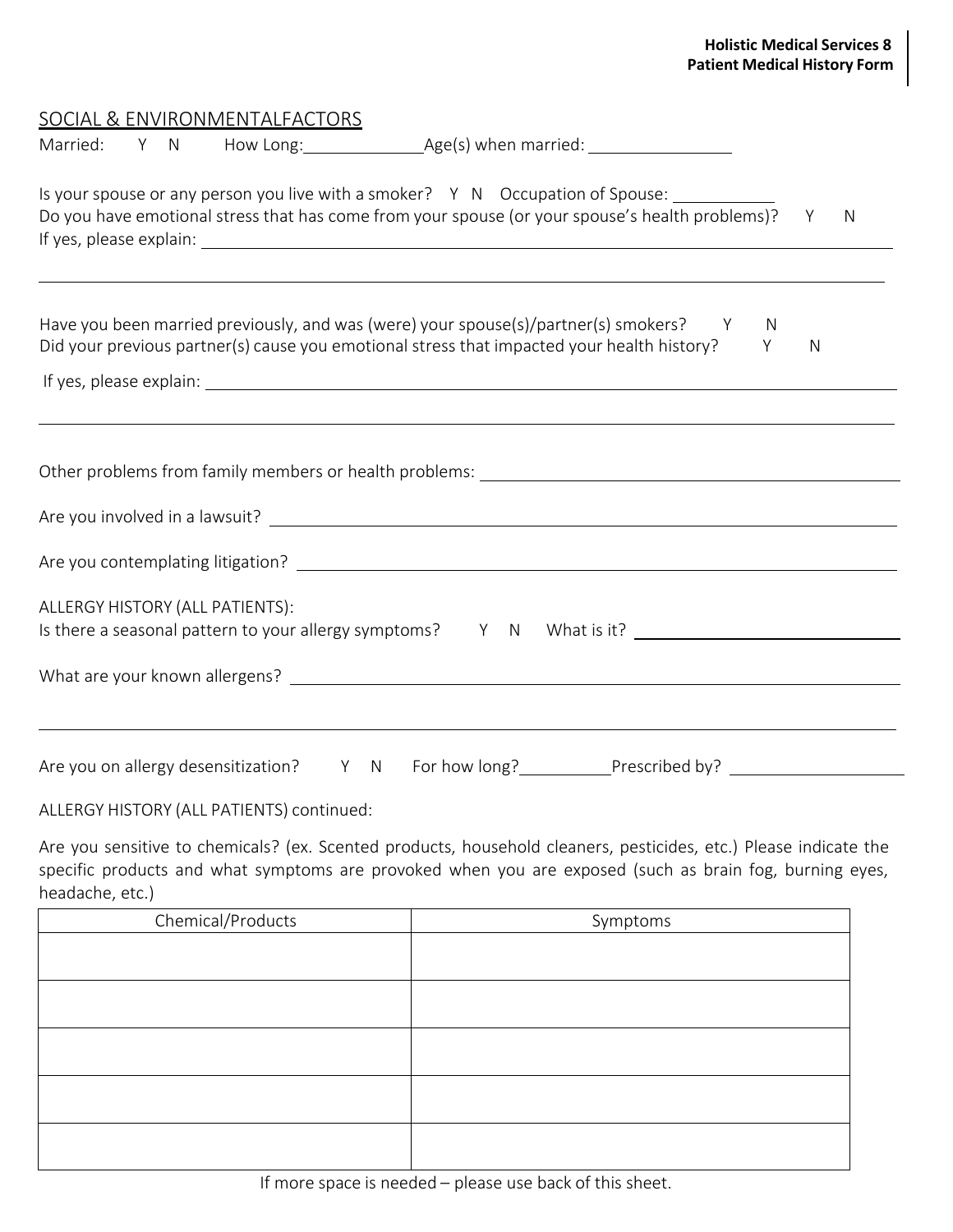# SYSTEMIC INFLAMMATORY MEDIATOR QUESTIONNAIRE

| <b>SINUS HISTORY</b>                                                                        |                      |              |                            |
|---------------------------------------------------------------------------------------------|----------------------|--------------|----------------------------|
| Have you had a sinus infection in the past year?                                            | $\Box$ Yes           | $\Box$ No    |                            |
| If yes, how many? $\Box$ 0-1 $\Box$ 2-4 $\Box$ 5+                                           |                      |              |                            |
| Have you taken antibiotics within the past year? $\Box$ Yes $\Box$ No                       |                      |              |                            |
|                                                                                             |                      |              |                            |
| How many times? $\Box$ 0-1 $\Box$ 2-4 $\Box$ 5+                                             |                      |              |                            |
| Do you get sinus headaches? (Not migraines) $\Box$ Yes $\Box$ No                            |                      |              |                            |
| times per $\Box$ Week $\Box$ Month $\Box$ Year                                              |                      |              |                            |
| Worse on: $\Box$ Right $\Box$ Left $\Box$ Both Sides $\Box$ Cheeks $\Box$ Back of Head      |                      |              |                            |
| Have you had an aspirin allergy?                                                            | $\Box$ Yes           | $\Box$ No    |                            |
| Do you experience loss of smell?                                                            | $\square$ Yes        | $\Box$ No    |                            |
| Do you have a nasal airway obstruction?                                                     | $\Box$ Yes $\Box$ No |              |                            |
| If yes, grade from 0-4+: $(0 = no blockage, 4 + = completely blocked on one or both sides)$ |                      |              |                            |
| Do you experience postnasal drip?                                                           | $\Box$ Yes $\Box$ No |              |                            |
| If yes, grade from $0-4+$ : $(4+ = most)$                                                   |                      |              |                            |
| Do you have any allergies?                                                                  | $\Box$ Yes $\Box$ No |              |                            |
|                                                                                             |                      |              |                            |
| Have you been tested for allergies?                                                         | $\Box$ Yes           | $\Box$ No    |                            |
| Have you ever taken allergy shots?                                                          | $\Box$ Yes $\Box$ No |              |                            |
|                                                                                             |                      |              |                            |
| Have you had drainage from the nose?                                                        | $\Box$ Yes           | $\square$ No |                            |
| Have you ever had sinus surgery?                                                            | $\Box$ Yes $\Box$ No |              |                            |
|                                                                                             |                      |              |                            |
| Do you smoke?                                                                               | $\Box$ Yes           | $\Box$ No    |                            |
| <b>ENVIRONMENTAL HISTORY</b>                                                                |                      |              |                            |
| Has the furnace or air conditioner location in your home ever been damp?                    |                      |              | $\Box$ Yes<br>$\Box$ No    |
| Is the heater or air conditioner located in a dirt crawl space?                             |                      |              |                            |
|                                                                                             |                      |              | $\Box$ Yes $\Box$ No       |
| Is that area damp?<br>Is the heater located in the attic with blown-in insulation?          |                      |              | $\Box$ Yes $\Box$ No       |
|                                                                                             |                      |              | $\Box$ Yes<br>$\Box$ No    |
| Do you have a humidifier in the central furnace?                                            |                      |              | $\Box$ No<br>$\square$ Yes |
| Have you ever had a leak or flood anywhere in your home?                                    |                      |              | $\Box$ No<br>$\Box$ Yes    |
| Do you ever notice a musty smell in the house?                                              |                      |              | $\Box$ Yes<br>$\Box$ No    |
| Have you ever noticed any mold in the house (other than the bathroom)?                      |                      |              | $\Box$ Yes<br>$\Box$ No    |
| Do you or coworkers feel unwell at the office?                                              |                      |              | $\Box$ No<br>$\Box$ Yes    |
| Do you feel better away from home or the office?                                            |                      |              | $\Box$ No<br>$\Box$ Yes    |
| Do you feel better if you go to the beach or other clean air space?                         |                      |              | $\Box$ No<br>$\Box$ Yes    |
| Do you have pets in the home?                                                               |                      |              | $\Box$ No<br>$\square$ Yes |
| If so, which? $\Box$ Dog $\Box$ Cat $\Box$ Other                                            |                      |              |                            |
| Do any of your pet's sleep in the bed with you?                                             |                      |              | $\square$ No<br>$\Box$ Yes |
| Do you have a front-loading washing machine?                                                |                      |              | $\Box$ No<br>$\Box$ Yes    |
| Has your car ever leaked or been wet on the inside?                                         |                      |              | $\Box$ Yes<br>$\Box$ No    |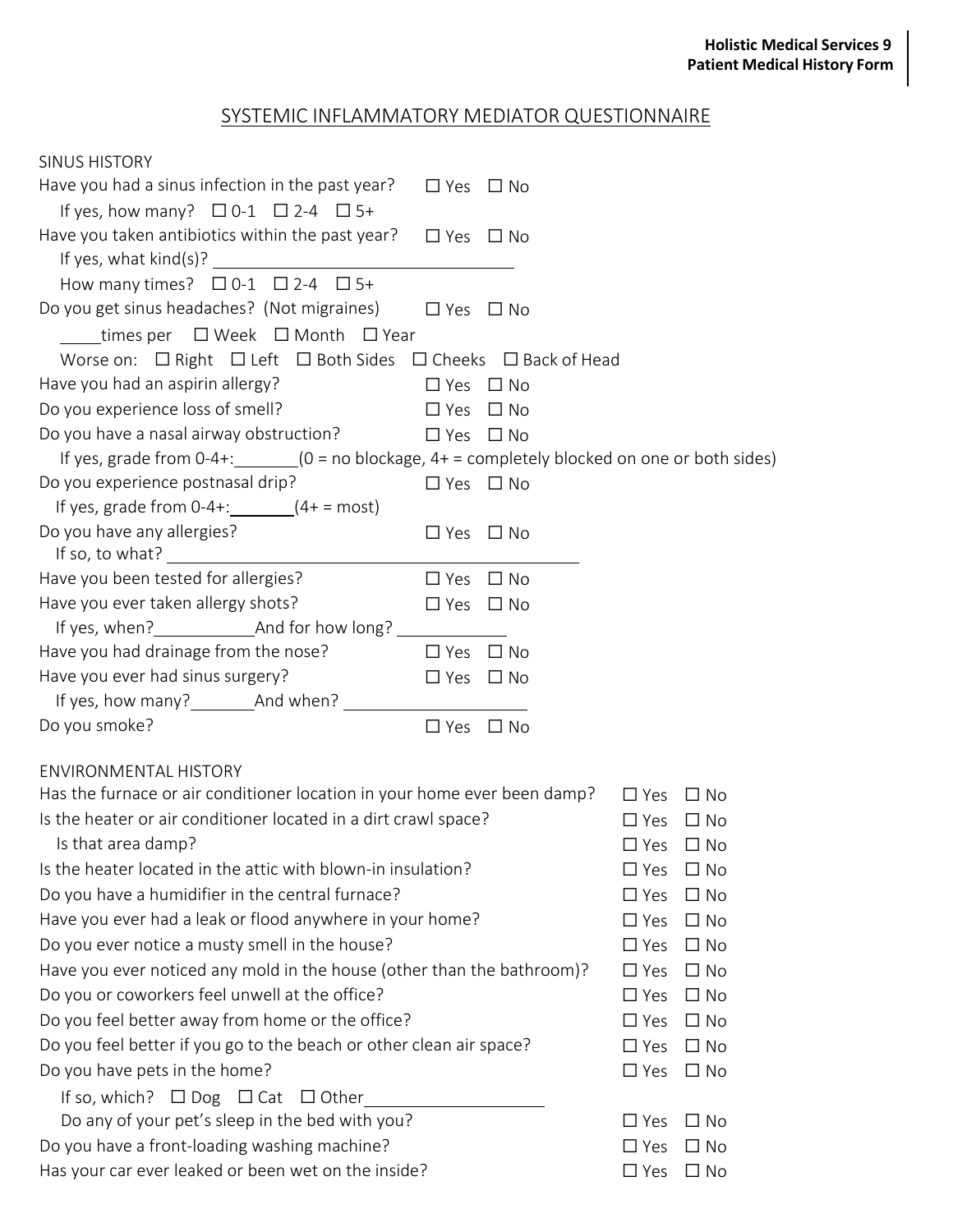#### SINUS AND UPPER RESPIRATORY SYMPTOMS

| Asthma     | $\Box$ Yes $\Box$ No |  |
|------------|----------------------|--|
| Bronchitis | $\Box$ Yes $\Box$ No |  |

| <b>GENERAL SYMPTOMS</b>                                                                         |               |              |                                      |            |           |
|-------------------------------------------------------------------------------------------------|---------------|--------------|--------------------------------------|------------|-----------|
| Fatigue Grade 0-10 ( $0 = \text{can't get out of bed}, 10 = \text{can walk } 5 \text{ miles}$ ) |               |              |                                      |            |           |
| Memory Loss/Problems Concentrating                                                              | $\Box$ Yes    | $\Box$ No    |                                      |            |           |
| Abdominal Pain                                                                                  | $\Box$ Yes    | $\Box$ No    | Weakness                             | $\Box$ Yes | $\Box$ No |
| Allergic complex to foods                                                                       | $\Box$ Yes    | $\Box$ No    | Irritable Bowel Syndrome (IBS)       | $\Box$ Yes | $\Box$ No |
| Attention Deficit Disorder (ADD)                                                                | $\Box$ Yes    | $\Box$ No    | <b>Blurred Vision</b>                | $\Box$ Yes | $\Box$ No |
| Constipation                                                                                    | $\Box$ Yes    | $\Box$ No    | Chest Tightness                      | $\Box$ Yes | $\Box$ No |
| <b>Diabetes</b>                                                                                 | $\Box$ Yes    | $\Box$ No    | Insomnia                             | $\Box$ Yes | $\Box$ No |
| Diarrhea                                                                                        | $\Box$ Yes    | $\Box$ No    | Numbness/Tingling                    | $\Box$ Yes | $\Box$ No |
| Bloating and/or Gas                                                                             | $\Box$ Yes    | $\Box$ No    | Laryngitis                           | $\Box$ Yes | $\Box$ No |
| Stomach Pain                                                                                    | $\Box$ Yes    | $\Box$ No    | Anxiety, Depression, or Irritability | $\Box$ Yes | $\Box$ No |
| Gut Problems (enteropathy)                                                                      | $\Box$ Yes    | $\Box$ No    | Skin Rashes                          | $\Box$ Yes | $\Box$ No |
| Leaky Gut Syndrome                                                                              | $\Box$ Yes    | $\Box$ No    | Psoriasis                            | $\Box$ Yes | $\Box$ No |
| Gluten Sensitivity                                                                              | $\square$ Yes | $\Box$ No    | Eczema                               | $\Box$ Yes | $\Box$ No |
| Loss of Protein in Gut                                                                          | $\square$ Yes | $\Box$ No    | Hives                                | $\Box$ Yes | $\Box$ No |
| Gastritis (stomach inflammation)                                                                | $\Box$ Yes    | $\Box$ No    | Urticaria (itching)                  | $\Box$ Yes | $\Box$ No |
| Colitis (bowel inflammation)                                                                    | $\Box$ Yes    | $\Box$ No    | Tremors/Seizures                     | $\Box$ Yes | $\Box$ No |
| Hyperactivity                                                                                   | $\Box$ Yes    | $\Box$ No    | Shortness of Breath                  | $\Box$ Yes | $\Box$ No |
| Hypoglycemia (low blood sugar)                                                                  | $\Box$ Yes    | $\Box$ No    | Cancer                               | $\Box$ Yes | $\Box$ No |
| Interstitial Cystitis (bladder inflammation)                                                    | $\Box$ Yes    | $\Box$ No    | Lymphoma                             | $\Box$ Yes | $\Box$ No |
| Migraines                                                                                       | $\Box$ Yes    | $\square$ No | Leukemia                             | $\Box$ Yes | $\Box$ No |
| Obesity                                                                                         | $\Box$ Yes    | $\Box$ No    | Lupus                                | $\Box$ Yes | $\Box$ No |
| Muscle/Joint Pain (fibromyalgia)                                                                | $\Box$ Yes    | $\Box$ No    | Esophageal Acid Reflux (GERD)        | $\Box$ Yes | $\Box$ No |
|                                                                                                 |               |              |                                      |            |           |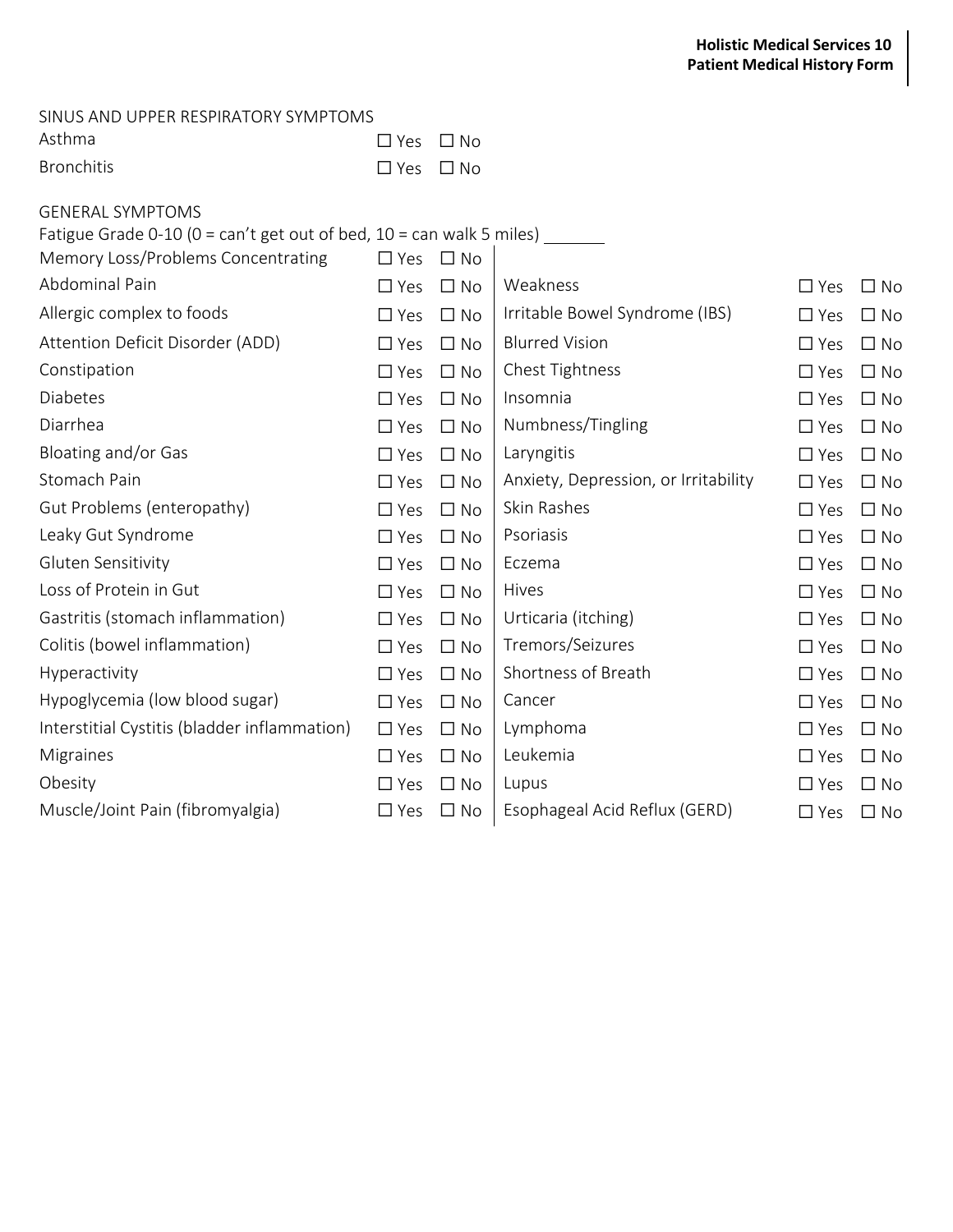### **Holistic Medical Services 11 Patient Medical History Form**

| FOR FEMALE PATIENTS AND/OR MOTHERS OF PEDIATRIC PATIENTS: |  |
|-----------------------------------------------------------|--|
|                                                           |  |

| How often periods occur now and/or previously? _________________________________                                                                                                                                                                                                                                                                                                                                                                              |                |              |                                              |     |                                                          |                         |             |                                            |      |                                                       |
|---------------------------------------------------------------------------------------------------------------------------------------------------------------------------------------------------------------------------------------------------------------------------------------------------------------------------------------------------------------------------------------------------------------------------------------------------------------|----------------|--------------|----------------------------------------------|-----|----------------------------------------------------------|-------------------------|-------------|--------------------------------------------|------|-------------------------------------------------------|
| Cramping? Y N Menstrual pain? Y N Heavy periods? Y N Clotting? Y                                                                                                                                                                                                                                                                                                                                                                                              |                |              |                                              |     |                                                          |                         |             |                                            |      | N                                                     |
| Y N If yes, what days of your cycle do you have PMS?<br>PMS?                                                                                                                                                                                                                                                                                                                                                                                                  |                |              |                                              |     |                                                          |                         |             |                                            |      |                                                       |
| Have you had the following? If yes, please also give age(s). (Example: "ages 13-16" or "56 to present")                                                                                                                                                                                                                                                                                                                                                       |                |              |                                              |     |                                                          |                         |             |                                            |      |                                                       |
| Water                                                                                                                                                                                                                                                                                                                                                                                                                                                         |                |              |                                              |     |                                                          |                         |             |                                            |      |                                                       |
| retention/swelling                                                                                                                                                                                                                                                                                                                                                                                                                                            | Y -<br>Y.      | N<br>N.      | Age:                                         |     |                                                          | <b>Breast swelling</b>  | Y.          | Y  N  Age:<br>N                            |      |                                                       |
| Fibrocystic breasts                                                                                                                                                                                                                                                                                                                                                                                                                                           |                |              | Age:                                         |     |                                                          | Loss of libido          |             |                                            | Age: |                                                       |
| Premenstrual<br>mood swings                                                                                                                                                                                                                                                                                                                                                                                                                                   | <b>Y</b>       | N            | Age:                                         |     | Depression                                               |                         |             | $Y$ N                                      | Age: |                                                       |
| Fat deposits in                                                                                                                                                                                                                                                                                                                                                                                                                                               |                |              |                                              |     |                                                          |                         |             |                                            |      |                                                       |
| hips/thighs                                                                                                                                                                                                                                                                                                                                                                                                                                                   | Y              | N            | Age:                                         |     |                                                          | Weight gain             | Y           | N                                          | Age: |                                                       |
| Cravings for sweets                                                                                                                                                                                                                                                                                                                                                                                                                                           | Y I            | N            | Age:                                         |     |                                                          | Endometriosis           | Y.          | N                                          | Age: |                                                       |
| Irregular menses                                                                                                                                                                                                                                                                                                                                                                                                                                              | Y              | $\mathsf{N}$ | Age:                                         |     |                                                          | Uterine fibroids        | Y           | N                                          | Age: |                                                       |
| If menopausal, at what age did periods become irregular or cease?<br>Managem Managem Managem Managem Managem Managem Managem Managem Managem Managem Managem Managem Managem Manag<br>Have you taken birth control pills? Y N What age(s)? ___________________________<br>Reason for birth control pills (circle which apply):<br>Pregnancy Prevention Excessive Bleeding<br>Have you taken Hormone Replacement Therapy (HRT)? Y N What age(s)? _____________ |                |              |                                              |     |                                                          |                         |             |                                            |      |                                                       |
|                                                                                                                                                                                                                                                                                                                                                                                                                                                               |                |              |                                              |     |                                                          |                         |             |                                            |      |                                                       |
| Have you had vaginal infections? Y N What age(s)? ______________________________                                                                                                                                                                                                                                                                                                                                                                              |                |              |                                              |     |                                                          |                         |             |                                            |      |                                                       |
| What kind? Bacterial                                                                                                                                                                                                                                                                                                                                                                                                                                          |                |              |                                              |     | Yeast                                                    |                         |             |                                            |      |                                                       |
| Have you had any abnormal pap smears? Y N Age: ___________Describe problems: _______________________                                                                                                                                                                                                                                                                                                                                                          |                |              |                                              |     |                                                          |                         |             |                                            |      |                                                       |
| Have you had abnormal mammograms?                                                                                                                                                                                                                                                                                                                                                                                                                             |                |              |                                              | Y N |                                                          | Age: Describe problems: |             |                                            |      |                                                       |
| Pregnancies<br>including<br>abortions &<br>miscarriages                                                                                                                                                                                                                                                                                                                                                                                                       | Age at<br>time |              | Problems<br>with<br>pregnancy or<br>delivery |     | Birth date<br>(Or gestational<br>time at<br>miscarriage) | <b>Birth</b><br>weight  | to conceive | How long ON birth<br>control before trying |      | How long OFF<br>birth control<br>before<br>conception |
|                                                                                                                                                                                                                                                                                                                                                                                                                                                               |                |              |                                              |     |                                                          |                         |             |                                            |      |                                                       |
|                                                                                                                                                                                                                                                                                                                                                                                                                                                               |                |              |                                              |     |                                                          |                         |             |                                            |      |                                                       |
|                                                                                                                                                                                                                                                                                                                                                                                                                                                               |                |              |                                              |     |                                                          |                         |             |                                            |      |                                                       |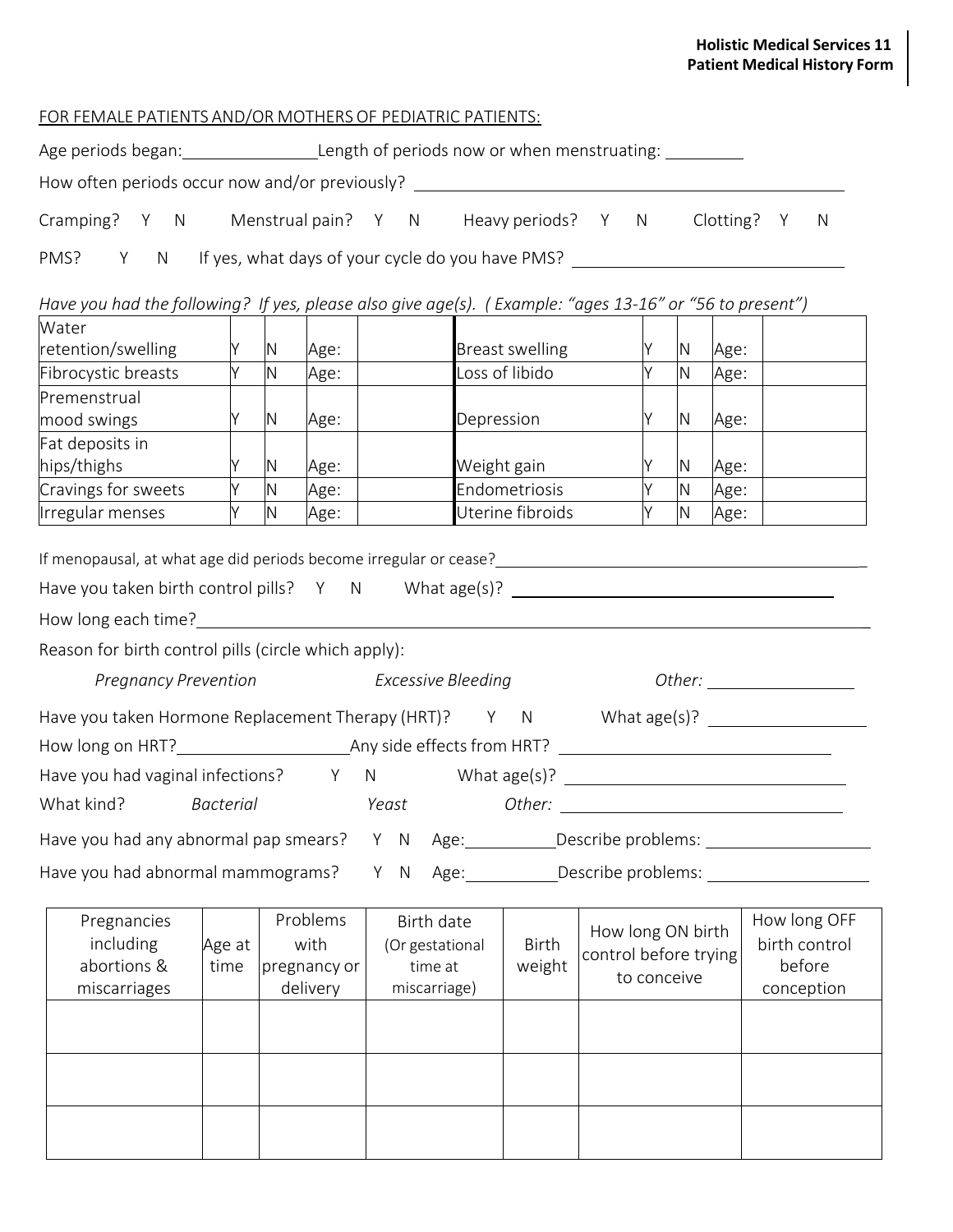# CURRENT MEDICATIONS& SUPPLEMENTS YOU TAKE REGULARY (add sheet if necessary):

| Name of Drug                      | Dose                | For what condition?                       | Name of Doctor,                              |
|-----------------------------------|---------------------|-------------------------------------------|----------------------------------------------|
| (Prescription or                  | &                   | &                                         | if any, who prescribed it                    |
| over the counter)                 | How often each day? | For how long?                             |                                              |
|                                   |                     |                                           |                                              |
|                                   |                     |                                           |                                              |
|                                   |                     |                                           |                                              |
|                                   |                     |                                           |                                              |
|                                   |                     |                                           |                                              |
|                                   |                     |                                           |                                              |
|                                   |                     |                                           |                                              |
|                                   |                     |                                           |                                              |
|                                   |                     |                                           |                                              |
|                                   |                     |                                           |                                              |
| Name of NUTRITIONAL<br>SUPPLEMENT | Dose<br>&           | For what condition?<br>&<br>For how long? | Name of Doctor,<br>if any, who prescribed it |
|                                   | How often each day? |                                           |                                              |
|                                   |                     |                                           |                                              |
|                                   |                     |                                           |                                              |
|                                   |                     |                                           |                                              |
|                                   |                     |                                           |                                              |
|                                   |                     |                                           |                                              |
|                                   |                     |                                           |                                              |

| Known Drug Allergies: |                          |
|-----------------------|--------------------------|
| Drug:                 | <b>Typical Reaction:</b> |
| Drug:                 | <b>Typical Reaction:</b> |
| Drug:                 | <b>Typical Reaction:</b> |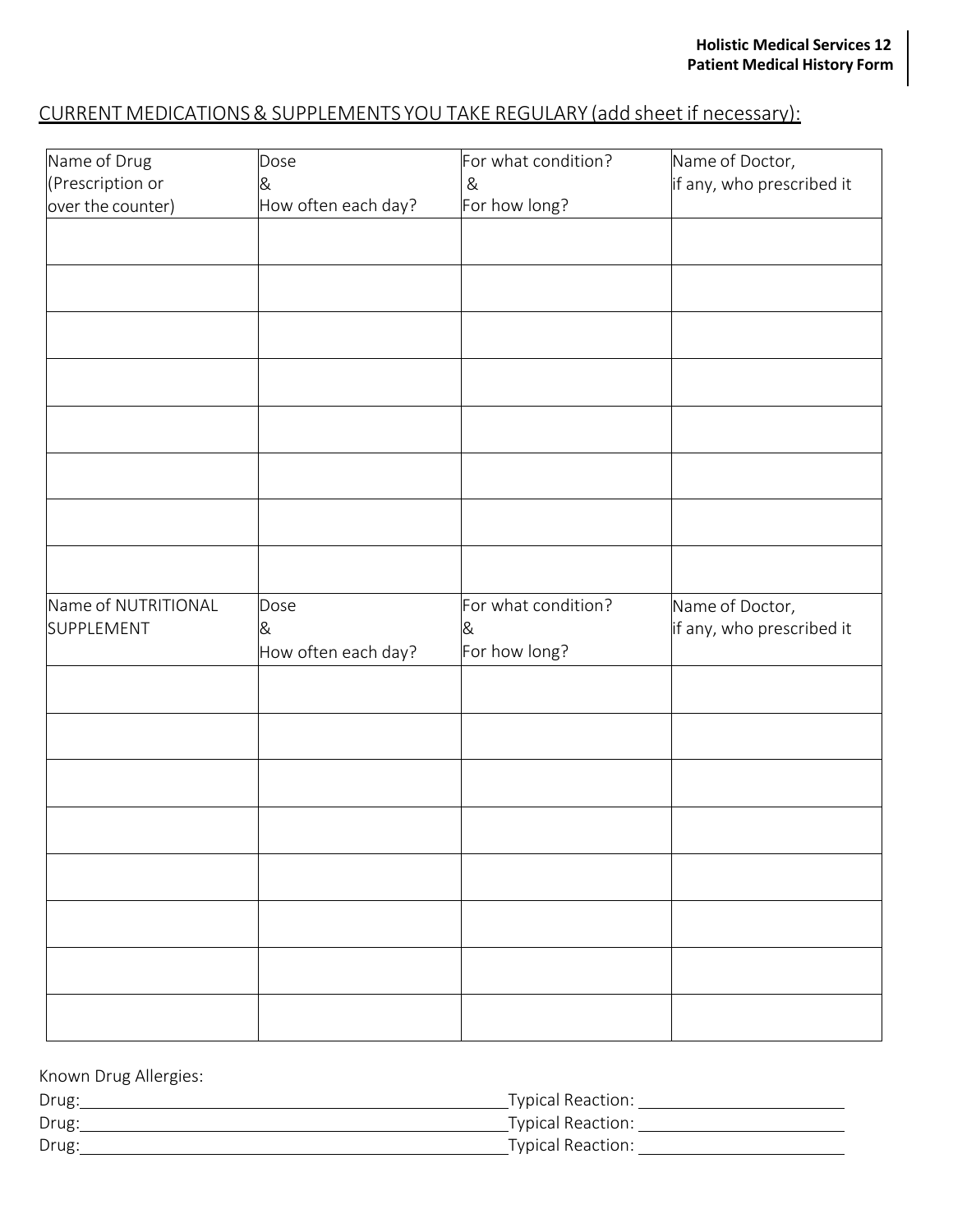### CURRENT DIET INFORMATION:

| Give examples of two days average dietary intake, including all meals, snacks, and beverages; specify if eating out or at home:                                                                                                |       |                                                             |  |                                                                                                                      |                                                             |               |  |  |
|--------------------------------------------------------------------------------------------------------------------------------------------------------------------------------------------------------------------------------|-------|-------------------------------------------------------------|--|----------------------------------------------------------------------------------------------------------------------|-------------------------------------------------------------|---------------|--|--|
| Day One                                                                                                                                                                                                                        |       |                                                             |  | Day Two                                                                                                              |                                                             |               |  |  |
|                                                                                                                                                                                                                                |       |                                                             |  |                                                                                                                      |                                                             |               |  |  |
| <u> 1989 - Johann Stoff, deutscher Stoff, der Stoff, der Stoff, der Stoff, der Stoff, der Stoff, der Stoff, der S</u>                                                                                                          |       |                                                             |  |                                                                                                                      |                                                             |               |  |  |
|                                                                                                                                                                                                                                |       |                                                             |  |                                                                                                                      |                                                             |               |  |  |
| <u> 1989 - Johann Stoff, deutscher Stoff, der Stoff, der Stoff, der Stoff, der Stoff, der Stoff, der Stoff, der S</u>                                                                                                          |       |                                                             |  | <u> 1989 - Andrea Santa Andrea Andrea Andrea Andrea Andrea Andrea Andrea Andrea Andrea Andrea Andrea Andrea Andr</u> |                                                             |               |  |  |
| Dinner: National Communication of the Communication of the Communication of the Communication of the Communication of the Communication of the Communication of the Communication of the Communication of the Communication of |       |                                                             |  |                                                                                                                      |                                                             |               |  |  |
| the control of the control of the control of the control of the control of the control of the control of the control of the control of the control of the control of the control of the control of the control of the control  |       |                                                             |  |                                                                                                                      | <u> 1989 - Johann Stoff, amerikansk politiker (d. 1989)</u> |               |  |  |
| What type of salt do you use?<br>None                                                                                                                                                                                          |       | lodized Salt Sea Salt Seaweeds (kelp, etc.) Salt Substitute |  |                                                                                                                      |                                                             |               |  |  |
| Are you trying to follow any particular diet system? Y N                                                                                                                                                                       |       |                                                             |  |                                                                                                                      |                                                             |               |  |  |
| If yes, which one(s)?                                                                                                                                                                                                          |       |                                                             |  |                                                                                                                      |                                                             |               |  |  |
| Atkins                                                                                                                                                                                                                         | Paleo |                                                             |  |                                                                                                                      | Vegetarian Gluten-Free Anti-Candida                         | Other: $\_\_$ |  |  |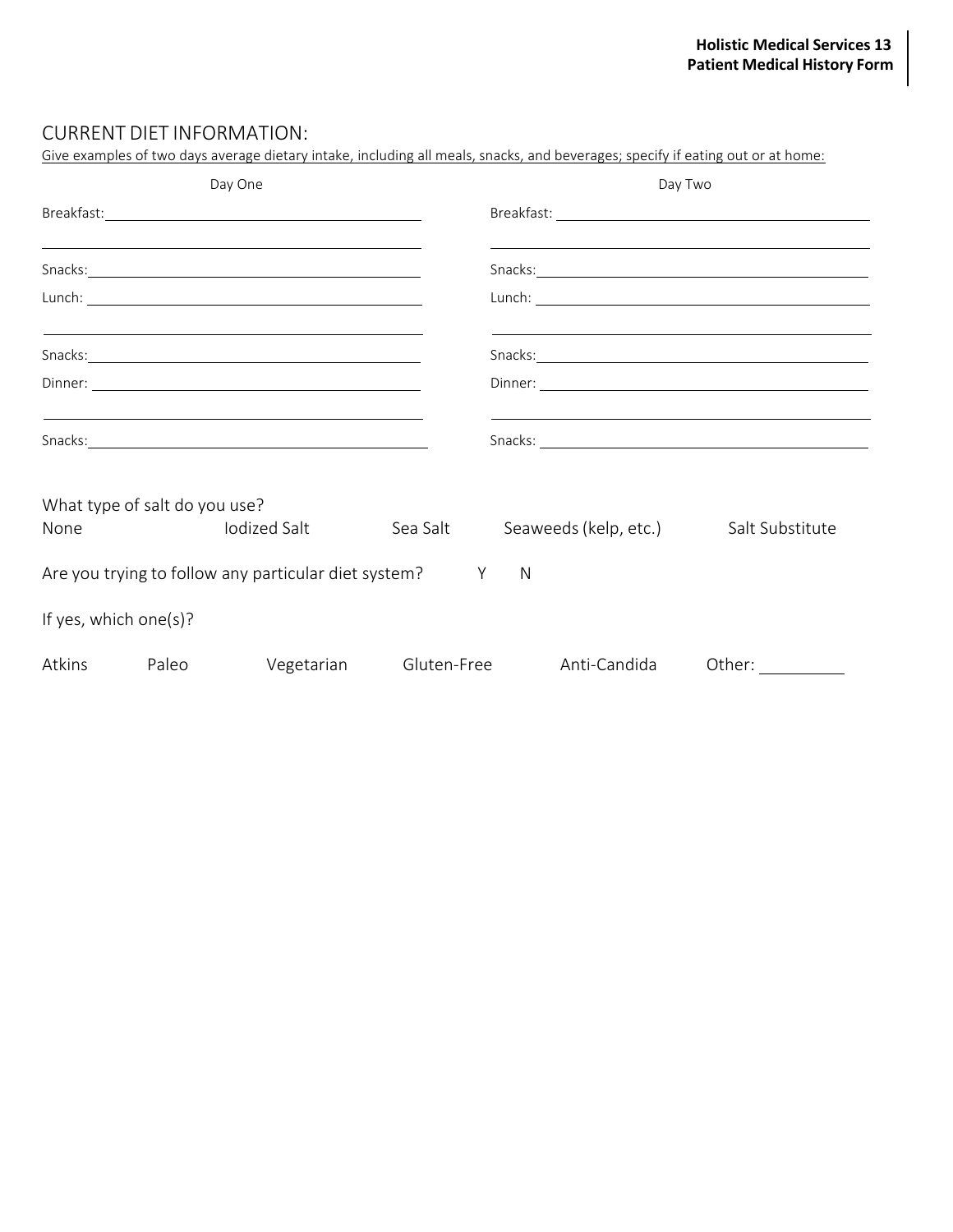# PRIMARY CARE UNDERSTANDING

Holistic Medical Services, Inc. is not a "Primary Care Practice." Our focus is instead on nutritional and environmental influences on illness. As such, you will need to maintain your relationship with your primary care provider in order to maintain certain components of your medical care. By signing below, you agree to do this. We do not have an "on-call" physician and are not available for medical emergencies outside of office hours.

I understand that my primary care physician must handle routine medical needs and any medical emergencies.

My primary care physician is:

City, State, and Phone

Signature: Date: Date: Date: Date: Date: Date: Date: Date: Date: Date: Date: Date: Date: Date: Date: Date: Date: Date: Date: Date: Date: Date: Date: Date: Date: Date: Date: Date: Date: Date: Date: Date: Date: Date: Date: D

Print Name: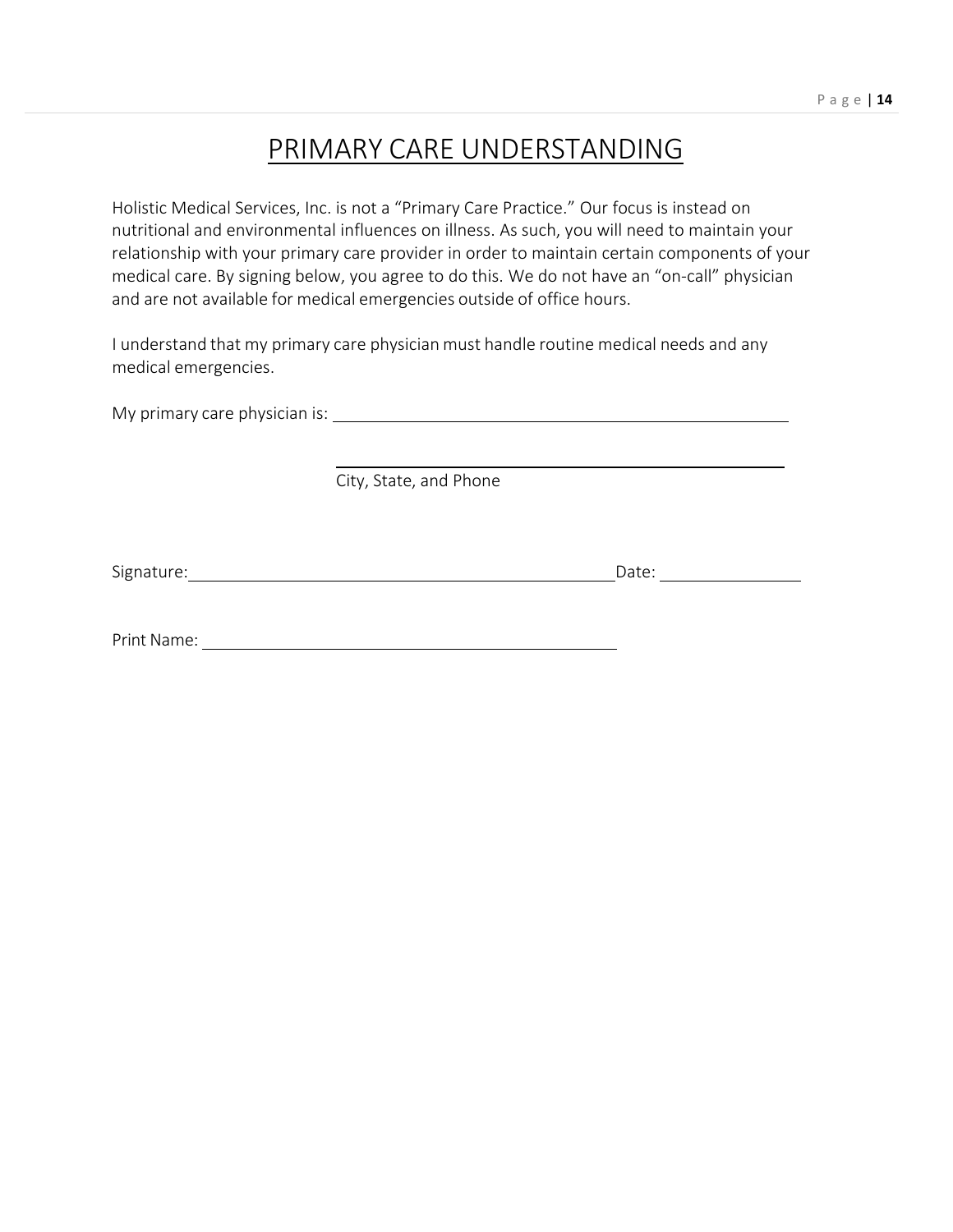# LEGAL REPRESENTATION

Our ultimate goal at Holistic Medical Services is to improve the health and promote the wellbeing of our patients by engaging in a comprehensive assessment of medical history, symptomatic expression, laboratory reports, and discussions during in-office consultations. This process, while well-worth the effort, requires a great deal of time for counseling, listening, and conversation, and as a result, only a small number of patients can be seen each day. In spite of this, we do try to help as many people as possible.

Experience has shown that, for us, preparing for and participating in legal processes diminishes our ability to take part in the healthcare of our patients. For this reason, we are not able to provide treatment to anyone requiring legal representation from a physician. There are a few integrative practitioners in other offices who do choose to provide medical representation in legal cases and who may be able to help you. You are welcome to contact us for referrals.

In signing this page, you acknowledge:

- 1. Your full awareness that we do not admit patients needing medical legal representation; and
- 2. You do not require this service.

Signature: Date: Date: Date: Date: Date: Date: Date: Date: Date: Date: Date: Date: Date: Date: Date: Date: Date: Date: Date: Date: Date: Date: Date: Date: Date: Date: Date: Date: Date: Date: Date: Date: Date: Date: Date: D

Print Name: Name: Name of the Manual Annual Annual Annual Annual Annual Annual Annual Annual Annual Annual Annual Annual Annual Annual Annual Annual Annual Annual Annual Annual Annual Annual Annual Annual Annual Annual Ann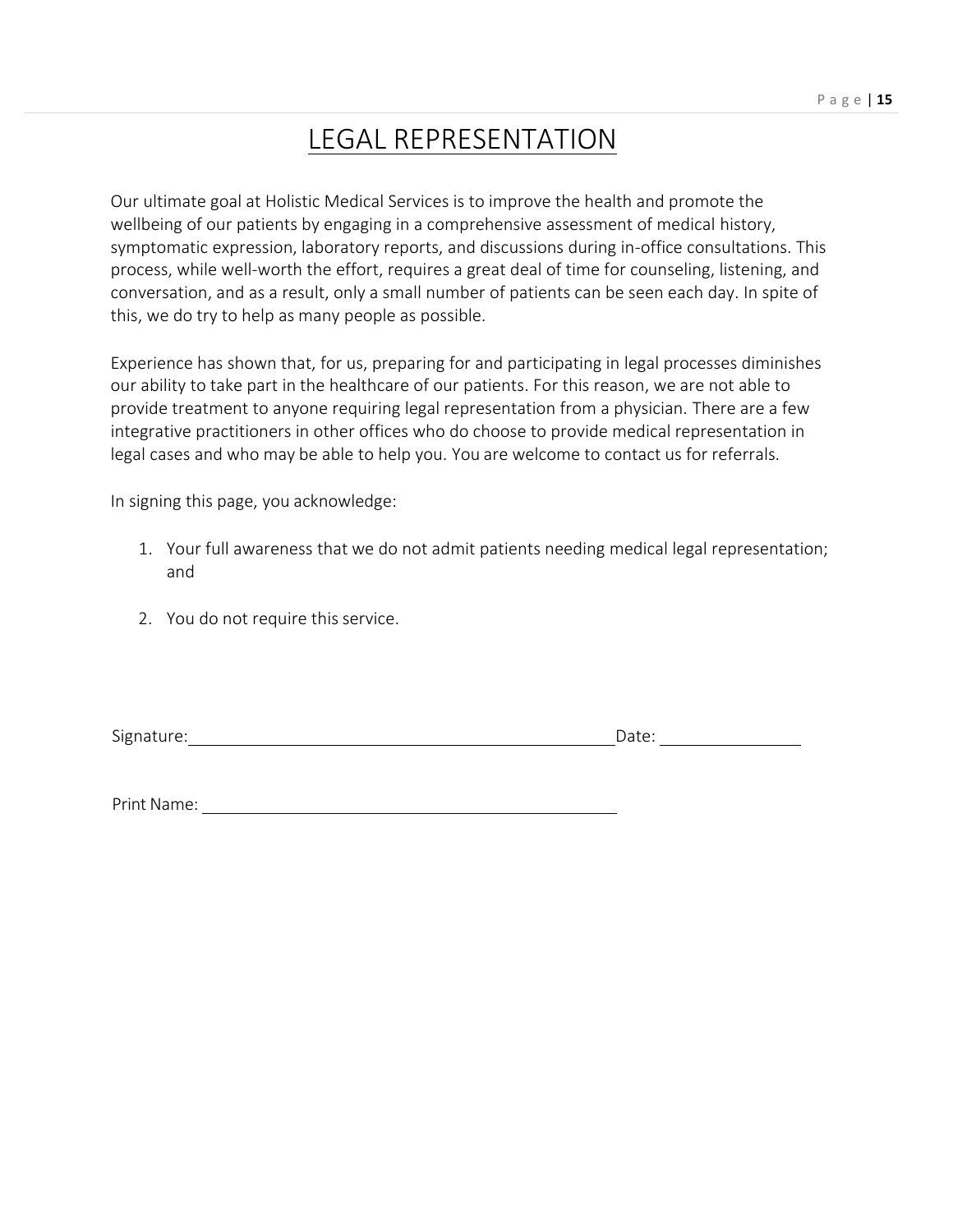# Letter of Understanding Regarding E-Mail Responses, and Emergency E-Mails

E-mail is becoming a more common and accepted method of exchange of information in the medical field. While we have utilized e-mail in communicating with patients, e-mail is typicallynot the medically preferred method of communication. By signing this letter of understanding, you acknowledge that you have been informed of this policy and that if you choose to e-mail and wait for a response, you do so at your own risk and agree to hold Holistic Medical Services, its employees, and the practitioners harmless for complications that may arise indirectly or directly from an unanswered e-mail.

Staff members attempt to help patients with simple questions via e-mail, but this is not ideal for most issues. Should you choose to provide updates on your health so that information may be addressed at your next scheduled appointment, we will print your e-mail, and the document will be considered a part of your legal medical chart. Questions that require treatment changes are best addressed during scheduled phone consults or office visits. For any questions requiring a rapid response, the preferred communication is to call the office and speak with one of the staff. Due to medical/legal constraints, advice pertaining to treatments and diagnoses are generally excluded from e-mail responses. In addition, technology limitations may compromise a response via e-mail, and it should not be relied upon for consistent communication. We prefer that if you desire a rapid response to your questions, you call the office and notify us that you need a reply on the same day as your call when possible.

If you have not received an answer to your e-mail in what you would consider a timely fashion, and you feel your issue is urgent, you should contact the office immediately.

HMS and Optimal Nutrition & Wellness (Dr. Matalone's supplement store) – a division of HMS, will at times send promotional sales emails from our supplement store along with crucial business updates to the email address provided by you. If you choose to unsubscribe from Optimal Nutrition & Wellness emails, then you will also be opting out of HMS emails. However, emails sent directly to and from [info@drmatalone.com](mailto:info@drmatalone.com) will likely remain active. HMS never sends spam or sales patients' information. By signing this document, you are agreeing for HMS to send you emails from HMS and Optimal Nutrition & Wellness.

Patient Signature:

Witness Signature:

Date: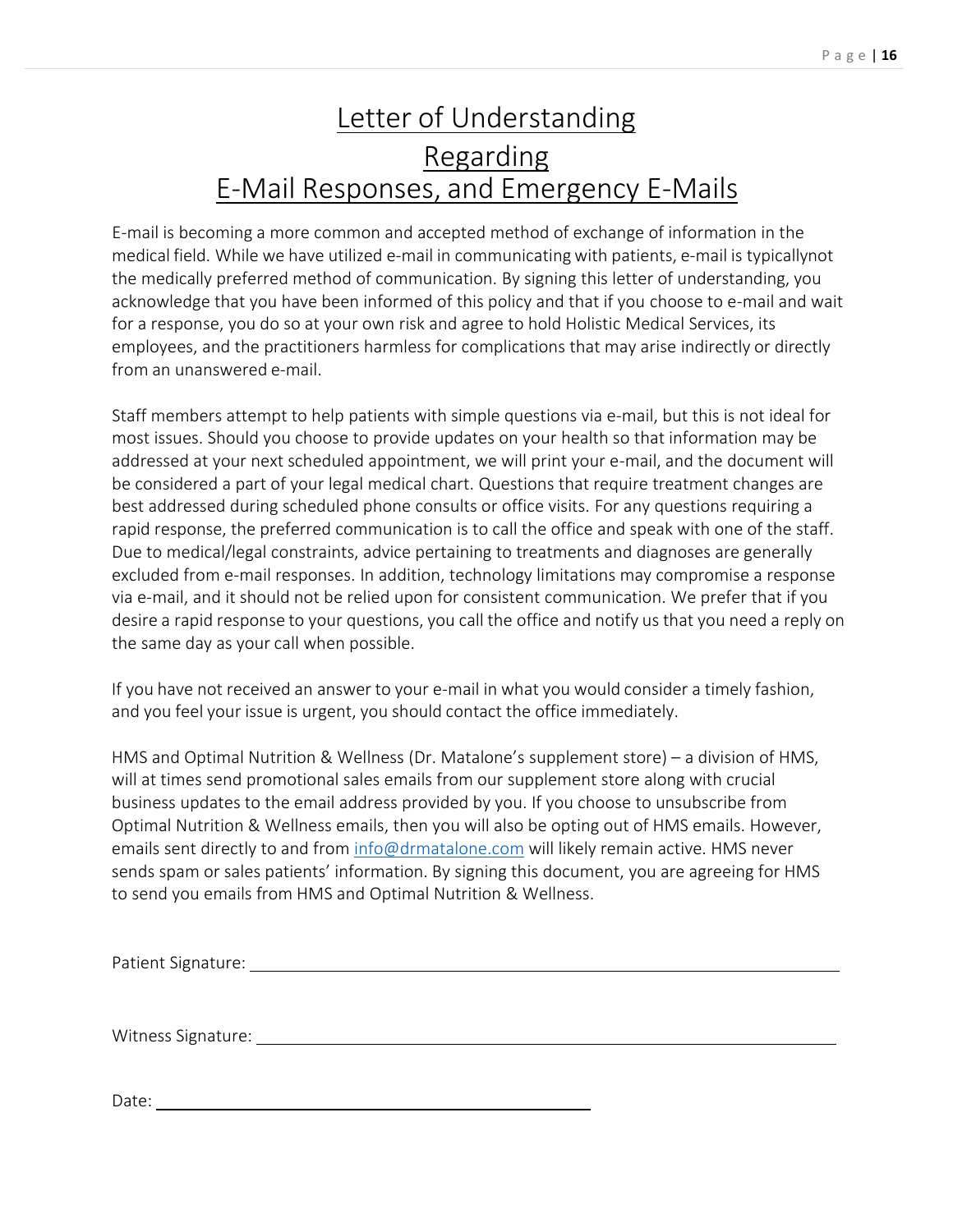# Letter of Understanding Regarding Emergencies and Prescriptions

Holistic Medical Services is not structured as an urgent care or emergency department. By signing this form, you acknowledge that you have been instructed to go to an urgent care center or an emergency room for emergency issues. As such, any matters such as prescription refills or other routine items should be submitted between Monday and Thursday between the hours of 9am to 5pm.

Patient Signature: University of the Contractor of the Contractor of the Contractor of the Contractor of the Contractor of the Contractor of the Contractor of the Contractor of the Contractor of the Contractor of the Contr

Witness Signature:

Date: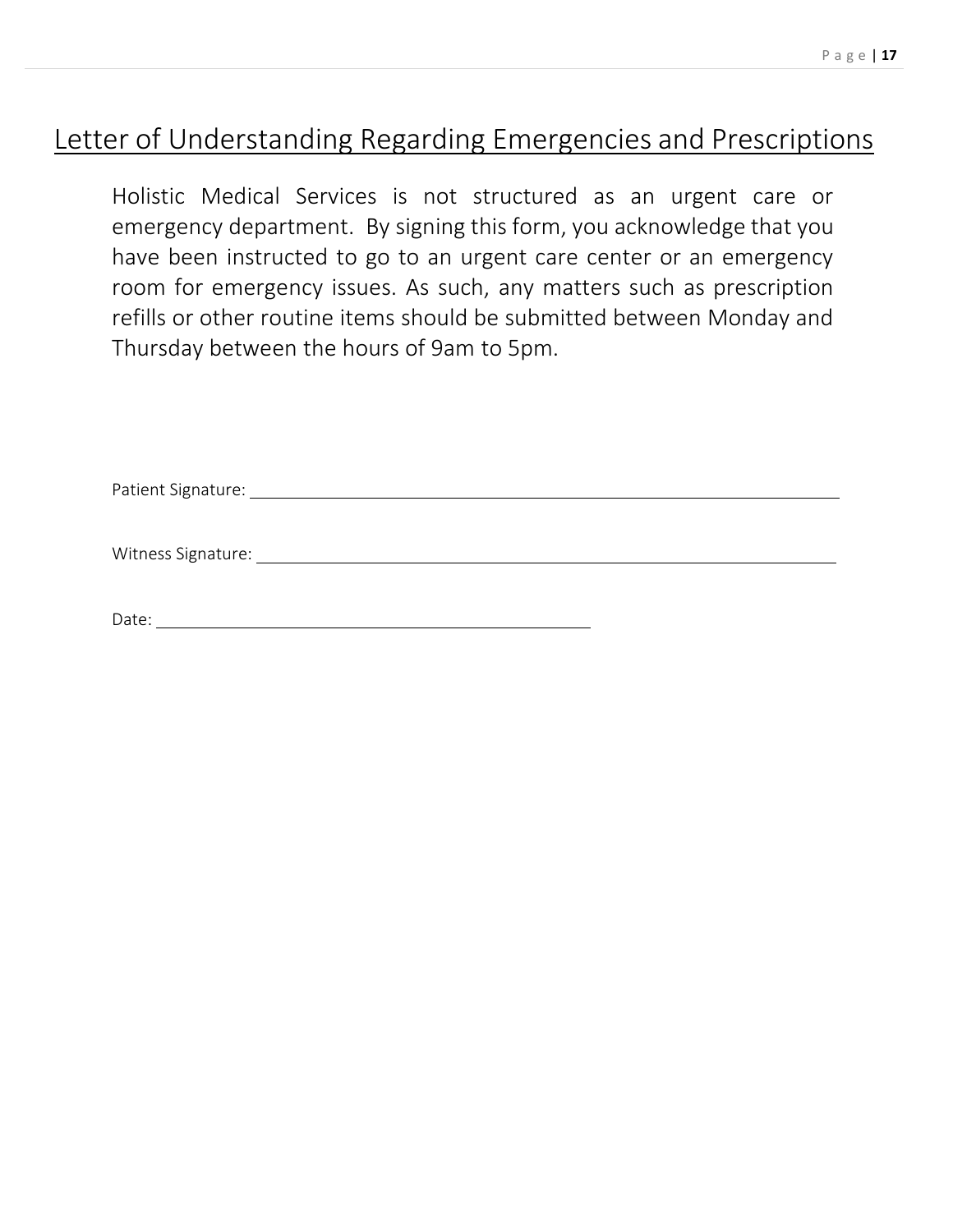# Situational Documents

There are times when patients request a letter of justification to their insurance companies for the cost of evaluation and treatments. These requests are difficult to accommodate due to the time involved in generating a complete assessment and the specialized treatment rationale for each patient. As a result, our office policy is that we do not file insurance. You will be provided with evidence of your office visit with our practitioners as well as information regarding the tests that were ordered. A letter from the doctor will incur an extra fee. Your insurance company may or may not reimburse you, depending on your plan's deductible and its policy for out-of-network providers. We regret this policy, but due to the complex nature of most patient illnesses and the detail to which we evaluate these problems, it cannot be avoided.

Disability letters are also difficult and time-intensive to craft for similar reasons and fall under the same policy: time spent = amount billed. The typical rate is \$250 per 60 minutes of your doctor's time needed in researching and composing the document. Our office does not participate in workman's compensation claims, nor does it provide depositionsfor lawsuits filed for any reason. By signing below, you acknowledge you have been informed of these policies and will abide by them when utilizing our facilities and functions.

Patient Signature:

Witness Signature: Management Controller and Controller and Controller and Controller and Controller and Controller and Controller and Controller and Controller and Controller and Controller and Controller and Controller a

Date: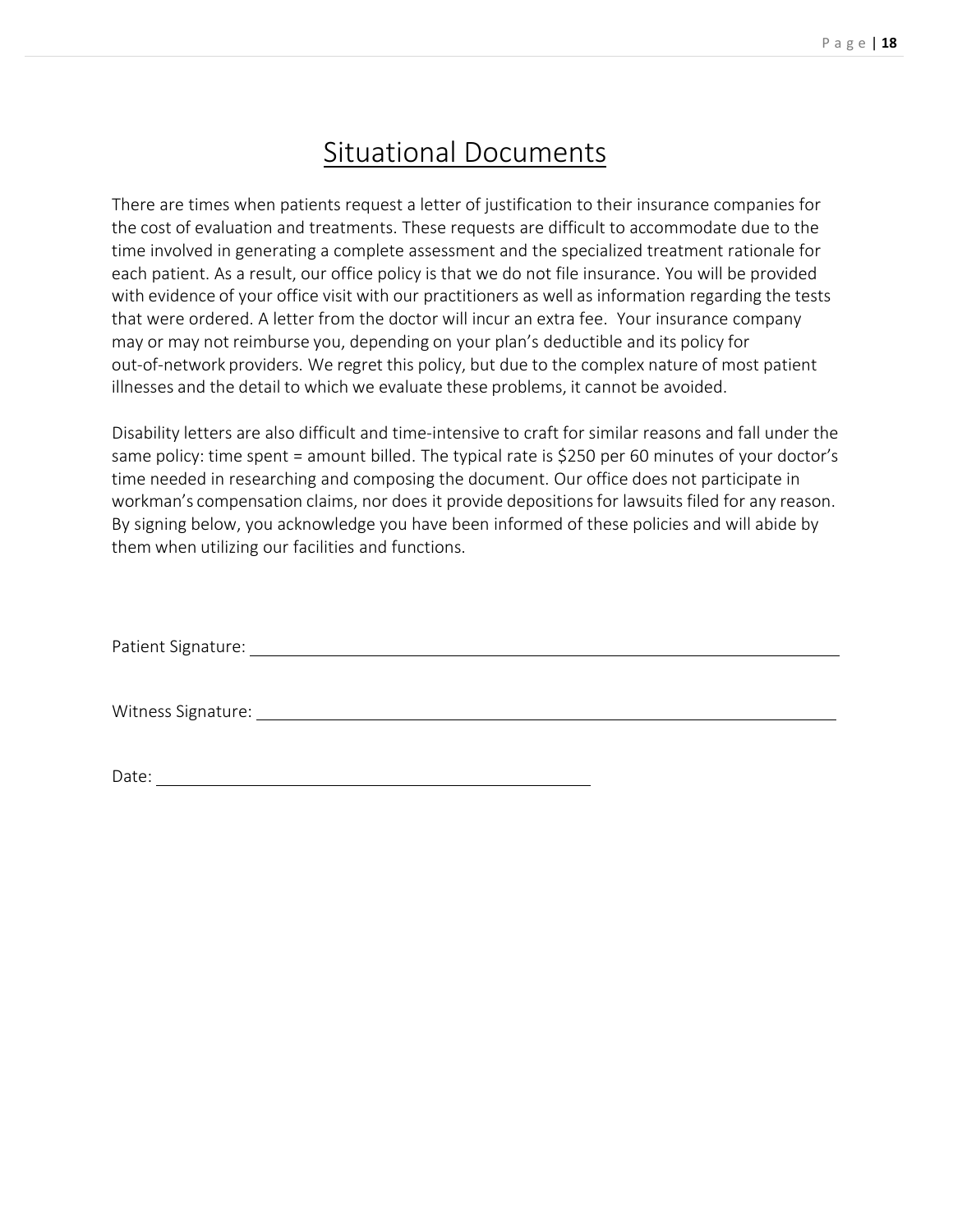# PLEASE DO NOT WEAR ANY PERFUME OR COLOGNE WHEN VISITING THIS OFFICE

Perfumes today are made from toxic chemicals instead of flowers. More than 4,000 chemicals are used in fragrances. Of these, 95% come from petroleum.

In addition, we ask that you do not smoke before entering the office. Cigarette smoke contains many toxins and, like perfume, can trigger reactions in asthmatics as well as chemically sensitive patients.

Since we serve a chemically sensitive population of patients, for their safety, you may be asked to leave and return to the office in chemical‐ free clothing.

> Thank you in advance for your consideration toward the wellbeing of others.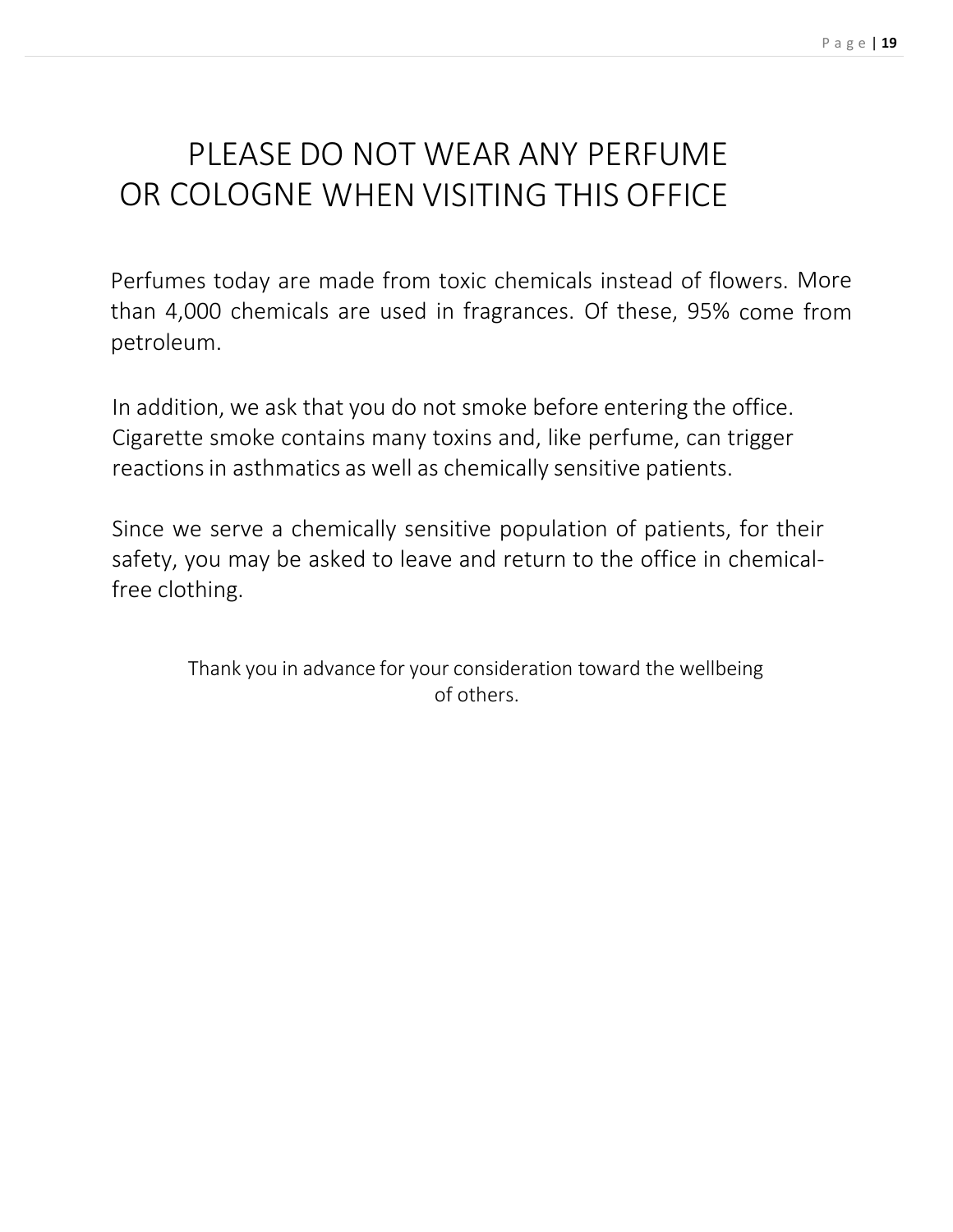# Patient Information Consent Form

Note: HIPAA laws allow HMS to use your Protected Health Information (PHI) without your written permission for reasons that include the following: contacting you, communicating with other specialists or services to which we have referred you, conducting internal operations related to your medical care, and discussing your health with individuals for whom you have given us written consent.

I understand that HMS may use or disclose my PHI for the purposes of carrying out treatment or referrals, prescribing drugs, obtaining payment, evaluating quality of services, and completing any administrative operations related to my treatment or payment. I understand that I have the right, upon written notification, to restrict how my PHI is used and disclosed for diagnosis, treatment, payment, and administrative operations. I understand that HMS will consider requests for exemptions on a case-by-case basis but does not have to comply with such requests.

HMS may need to initiate contact with me regarding my healthcare. I am aware that there is no assurance that messages from HMS will remain secure or private. I consent to receiving messages from HMS regarding my PHI (e.g., appointment reminders, test results, medical advice, etc.) by: (*Check all that apply)* Voicemail Answering machine E-mail Fax Posted letter *(initial)*

| HMS staff may contact me at my workplace regarding my health care $\Box$ yes $\Box$ no | (initial) |
|----------------------------------------------------------------------------------------|-----------|

#### *Message & data rates may apply for text messages depending on your cellular provider and plan*

#### *Confirmation texts are a no reply message meaning you can confirm your appointment, but HMS staff are unable to respond or receive other messages from the patient.*

My signature below authorizes the designated persons named below to access or discuss PHI with HMS practitioners and their staff regarding my medical condition, diagnosis, treatment, test results, and financial status of my account.

| Name: |             |           |  |
|-------|-------------|-----------|--|
| Name: |             |           |  |
| Name: |             |           |  |
|       | Only myself | (initial) |  |

I hereby freely and willingly consent to the use and disclosure of my information for purposes noted in the most current revisions given by HMS. I understand I retain the right to revoke this consent by notifying HMS in writing at any time. Please wait to sign this page until someone in the office can witness your signature.

Patient/Guardian Signature **Date of Australian Signature** Date of Australian Control of Australian Control of Australian Control of Australian Control of Australian Control of Australian Control of Australian Control of Au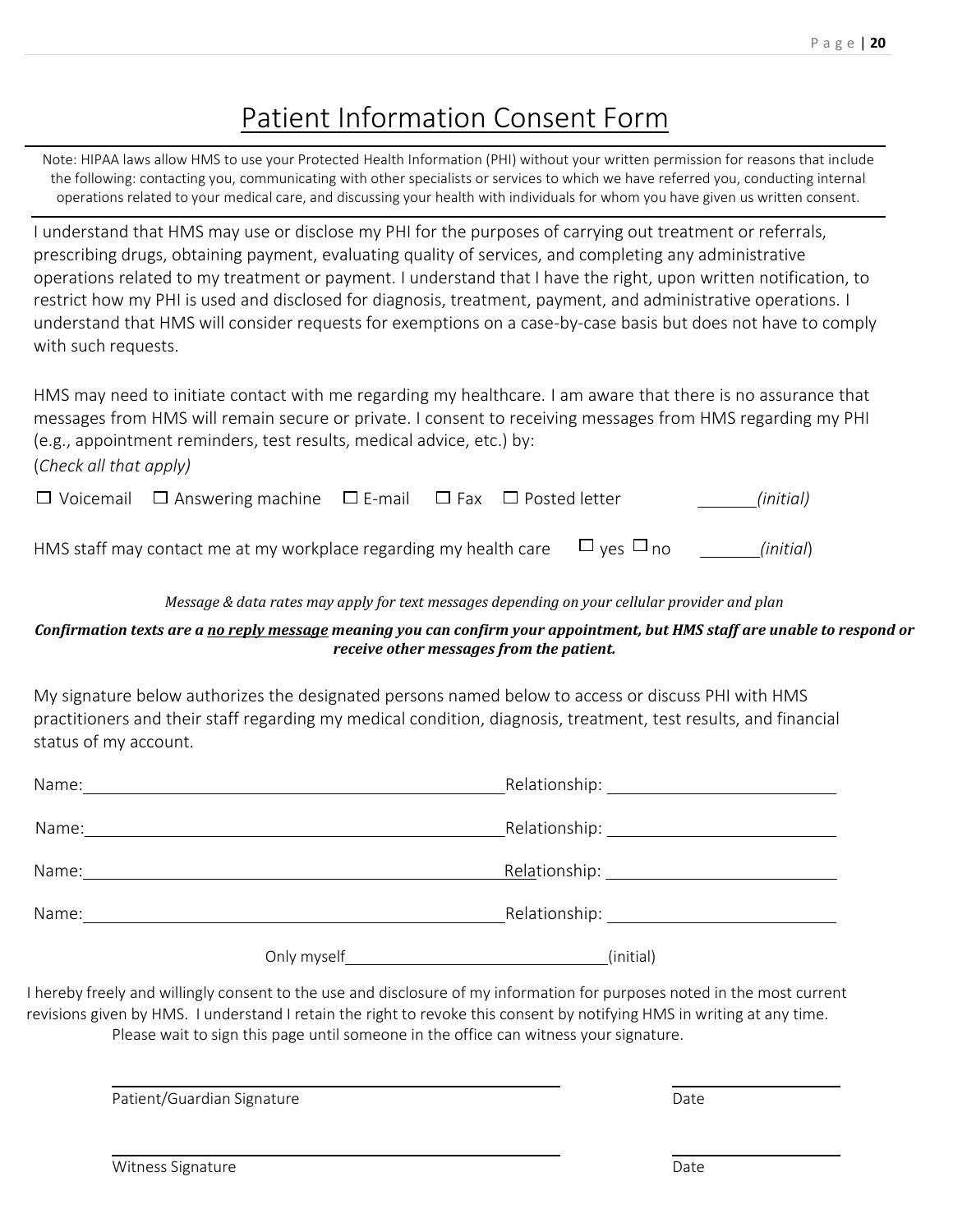# INSURANCE INFORMATION

The practice of medicine at the Holistic Medical Services combines both traditional and alternative concepts in medical diagnosis and therapeutics. It is important that there be a clear understanding concerning fees for tests and therapies. You will always be informed of what these tests and/or treatments are, their intended purpose, and the fee schedule.

Insurance companies may reimburse for a portion of the diagnostic procedures and office visits if the individual has out‐of‐network benefits. Traditional medical treatment modalities should be paid as any other medical facility; however, it is possible that your insurance company deems treatment as an alternative approach and will not pay for services.

We are not Medicare/Medicaid providers. The doctors have filed the Opt-Out documents required in order to be able to treat those with Medicare; however, you will be asked to sign a document of understanding that NO Medicare claims will be filed, whether it be a primary or secondary coverage. Medicare also will not allow you to file claims yourself.

Each individual is financially responsible for the sum of their services due at the time of service. We do not file insurance claims. You will be provided with accurate and appropriate documentation for office visits with the providers, lab tests, and services rendered. By signing this form, you acknowledge that you are responsible for payment of services rendered at Holistic Medical Services, Inc. and by Frank P. Matalone, D.O., and there is no guarantee that your insurance company will reimburse you for these procedures and treatments.

Patient Signature:

Witness Signature:

Date:

We are a cash practice, meaning that you pay in full at the time of your visit. We provide walkout statements *for you to submit to your insurance company for reimbursement. Your contact is with your insurance company and not with Holistic Medical Services, Inc. once you file your claim. We do provide more information as necessary regarding diagnosis, treatment, etc. upon request of the insurance company.*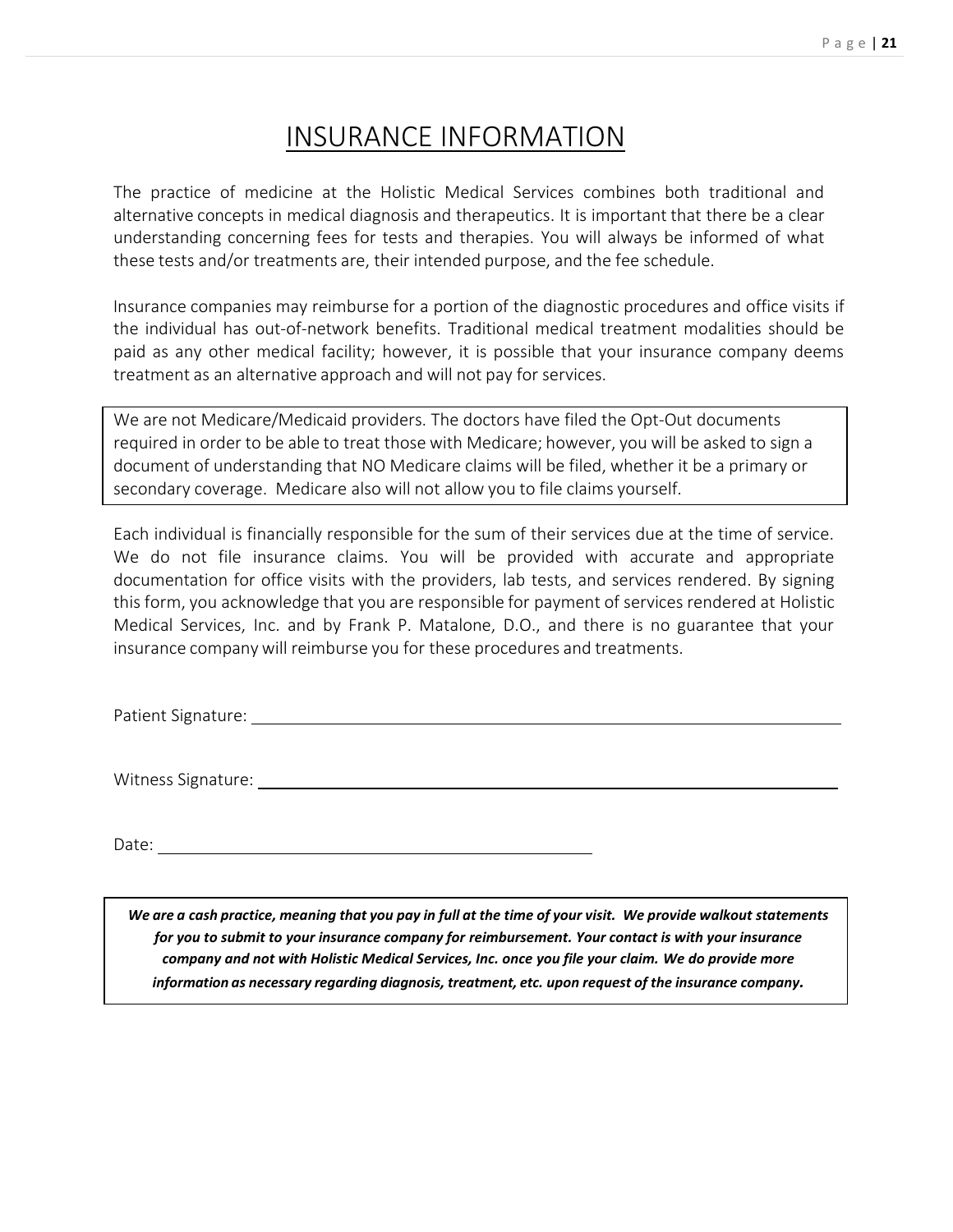| PERSONAL INFORMATION                                                                  | TODAY'S DATE $\left( \begin{array}{cc} \end{array} \right)$                                                          |  |  |  |
|---------------------------------------------------------------------------------------|----------------------------------------------------------------------------------------------------------------------|--|--|--|
|                                                                                       |                                                                                                                      |  |  |  |
|                                                                                       |                                                                                                                      |  |  |  |
|                                                                                       |                                                                                                                      |  |  |  |
| PHONE #s: HOME (_______)____________________CELL (_______)______________________      |                                                                                                                      |  |  |  |
|                                                                                       | By giving us your e-mail address, you are authorizing us to send information to you; your e-mail will not be shared. |  |  |  |
| DATE OF BIRTH       SEX LET LEM SOCIAL SECURITY # -------------------- LET            |                                                                                                                      |  |  |  |
|                                                                                       |                                                                                                                      |  |  |  |
| MARITAL STATUS: $\Box$ SINGLE $\Box$ DIVORCED $\Box$ LEGALLY SEPARATED $\Box$ PARTNER |                                                                                                                      |  |  |  |
|                                                                                       |                                                                                                                      |  |  |  |
|                                                                                       |                                                                                                                      |  |  |  |
|                                                                                       |                                                                                                                      |  |  |  |
|                                                                                       |                                                                                                                      |  |  |  |
| DATE OF BIRTH $/$ /                                                                   |                                                                                                                      |  |  |  |
| <b>EMERGENCY CONTACT:</b>                                                             |                                                                                                                      |  |  |  |
| RELATIONSHIP NAME AND THE RELATIONSHIP                                                |                                                                                                                      |  |  |  |
|                                                                                       |                                                                                                                      |  |  |  |
|                                                                                       |                                                                                                                      |  |  |  |
|                                                                                       |                                                                                                                      |  |  |  |
| DATE OF BIRTH_//                                                                      |                                                                                                                      |  |  |  |
| HOME PHONE $(\_\_\_\_\_\_\_$                                                          | CELL PHONE $(\_\_\_\_\_\_\_$                                                                                         |  |  |  |
|                                                                                       |                                                                                                                      |  |  |  |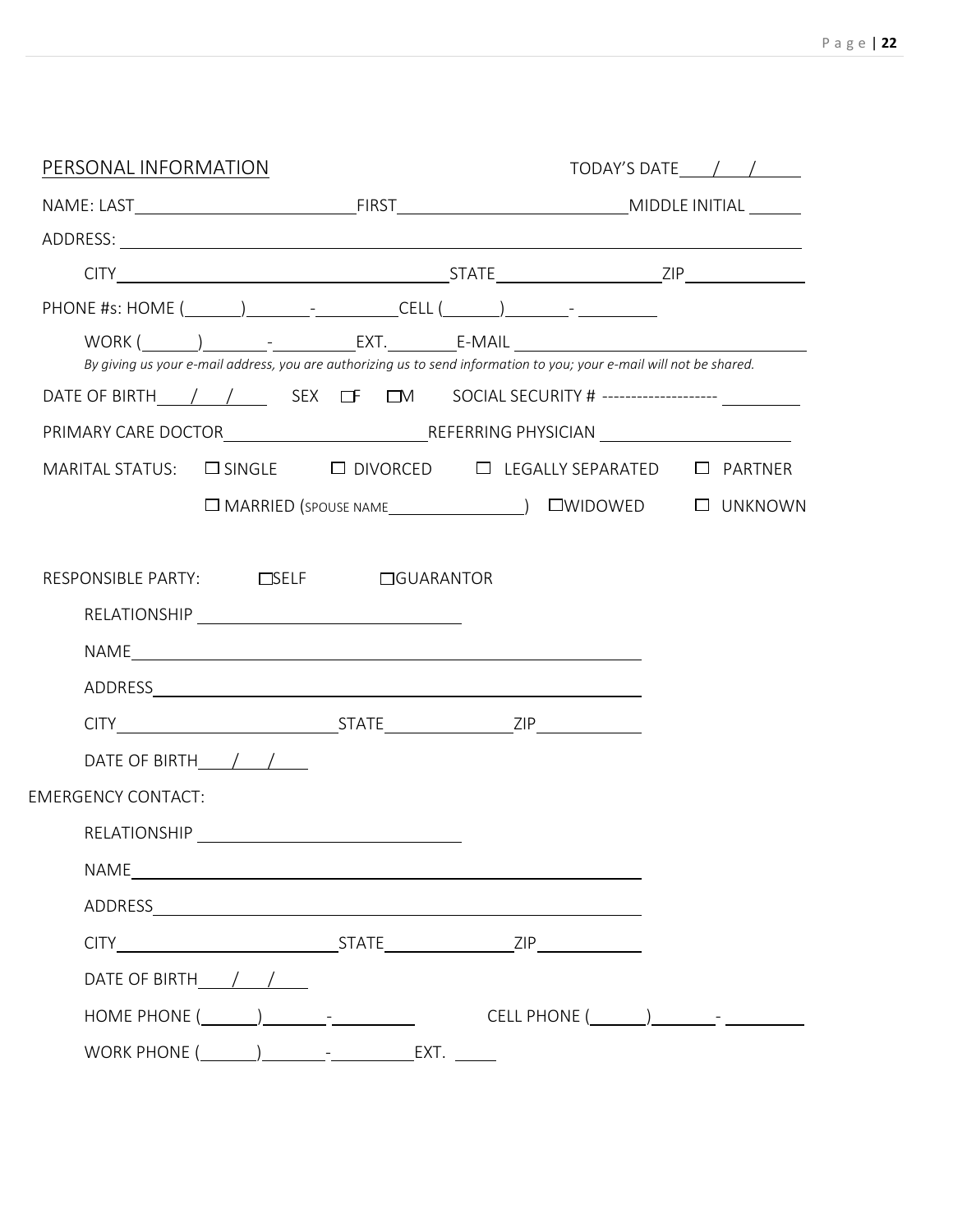Date:

# *Informed Consent to Telehealth Services and Holistic MedicalServices Telehealth Policies*

## *By signing this form, you understand the following:*

This form describes Holistic Medical Services' Telehealth treatment should you decide to schedule a Telehealth appointment in the future. Telehealth treatment is limited at HMS. Telehealth services are rarely offered for new patients, but they are occasionally offered to established patients for appointments like follow ups. Although Telehealth services are occasionally offered, it is vital to schedule an in-office visits once to twice a year for optimal medical care. Please read the following policies which includes:

- Your consent to receive medical treatment from Holistic Medical Services (and your other rights and responsibilities).
- Your agreement to receive services using telehealth technology; and
- Your agreement to pay in full any charges that are your responsibility.

By signing your name at the end of this document for Holistic Medical Services telehealth/telemedicine, you understand and agree that you are signing this Consent electronicallyand that (i) you have reviewed, understand and accept the risks and benefits of telehealth services as described below and wish to receive such services, and (ii) you agree to the remaining terms of this Consent, including the terms of the Holistic Medical Services Privacy Notice described below.

If signing on behalf of a minor, incapacitated or otherwise legally dependent patient, you certifythat you are a person with legal authority to act on behalf of the patient, including the authority to consent to medical services, and you accept financial responsibility for services rendered.

- 1. By using Holistic Medical Services telehealth services, you agree to receive their telehealth/telemedicine services. Telehealth involves the delivery of health care services, including assessment, treatment, diagnosis, and education, using interactiveaudio, video, and data communications. During your visit, you and your Holistic Medical Services provider will be able to see and speak with each other from remote locations.
- 2. You understand and agree that:
	- You will not be in the same location or room as the medical provider.
	- The Holistic Medical Services provider is licensed in the state in which you are receiving services. You will report your location accurately during registration. \*\*\*All Telehealth services for HMS are licensed in Georgia only.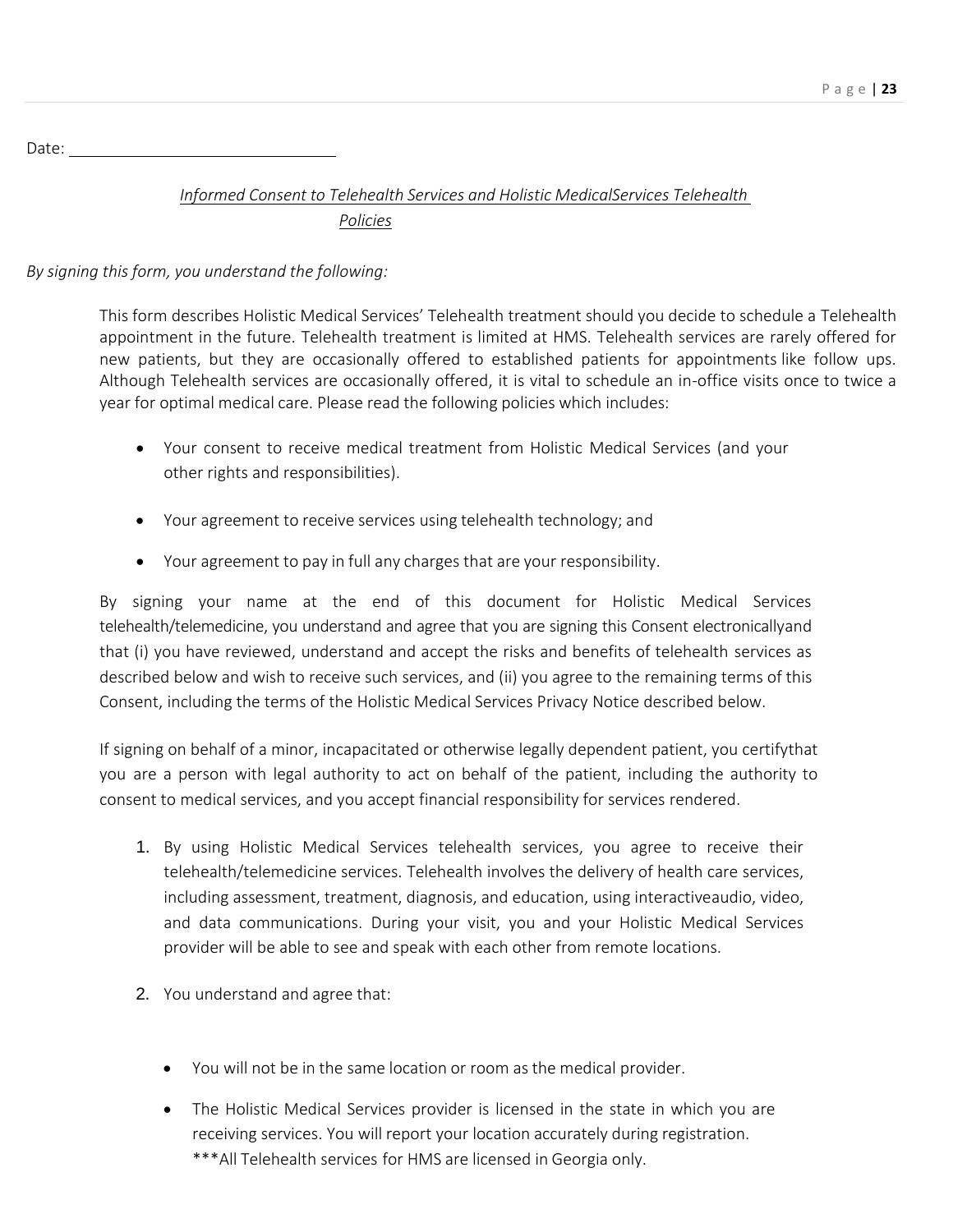- Potential benefits of telehealth (which are not guaranteed or assured) include: (i) access to medical care if you are unable to travel to Holistic Medical Services provider's office; (ii) during the COVID-19 pandemic, reduced exposure to patients, medical staff and other individuals at a physical location.
- Potential risks of telehealth include, but may not be limited to: (i) limited or no availability of diagnostic laboratory, and other testing, and some prescriptions, to assist the medical provider in diagnosis and treatment which allow for appropriate medical decision making by the physician and consultant(s); (ii) provider's inability to conduct a hands-onphysical examination of you and your condition; and (iii) delays in evaluation and treatment due to technical difficulties or interruptions, distortion of diagnostic images or specimens resulting from electronic transmission issues, unauthorized access to my information, or loss of information due to technical failures. In very rare instances, security protocols could fail, causing a breach of privacy of personal medical information; In rare cases, a lack of access to complete medical records may result in adverse drug interactions or allergic reactions or other judgment errors.
- You will not hold Holistic Medical Services responsible for lost information due to technological failures. As with any medical procedure, there are potential risks associated with the use of telemedicine.
- You further understand that Holistic Medical Services Provider's advice, recommendations, and/or decisions may be based on factors not within his/her control, including incomplete or inaccurate data provided by you as the patient.You understand that Holistic Medical Services provider relies on information provided by you before and during the telehealth encounter and that you must provide information about your medical history, condition(s), and current previous medical care that is complete and accurate to the best of your ability.
- You may discuss these risks and benefits with Holistic Medical Services provider and will be given an opportunity to ask questions about telehealth services. You have the right to withdraw this consent to telehealth services or end the telehealth session at any time without affecting your right to future treatment by Holistic Medical Services, but you will still be responsible for payment to the provider for their time.
- You understand that the level of care provided by Holistic Medical Services provider is to be the same level of care that is available to you through an in- person medical visit. However, if the provider believes you would be better served by face-to-face services or another form of care, you will be referred to Holistic Medical Services' office, hospital emergency department or other appropriate health care provider.
- You have the right to receive face-to-face medical services at any time by traveling to Holistic Medical Service's medical office.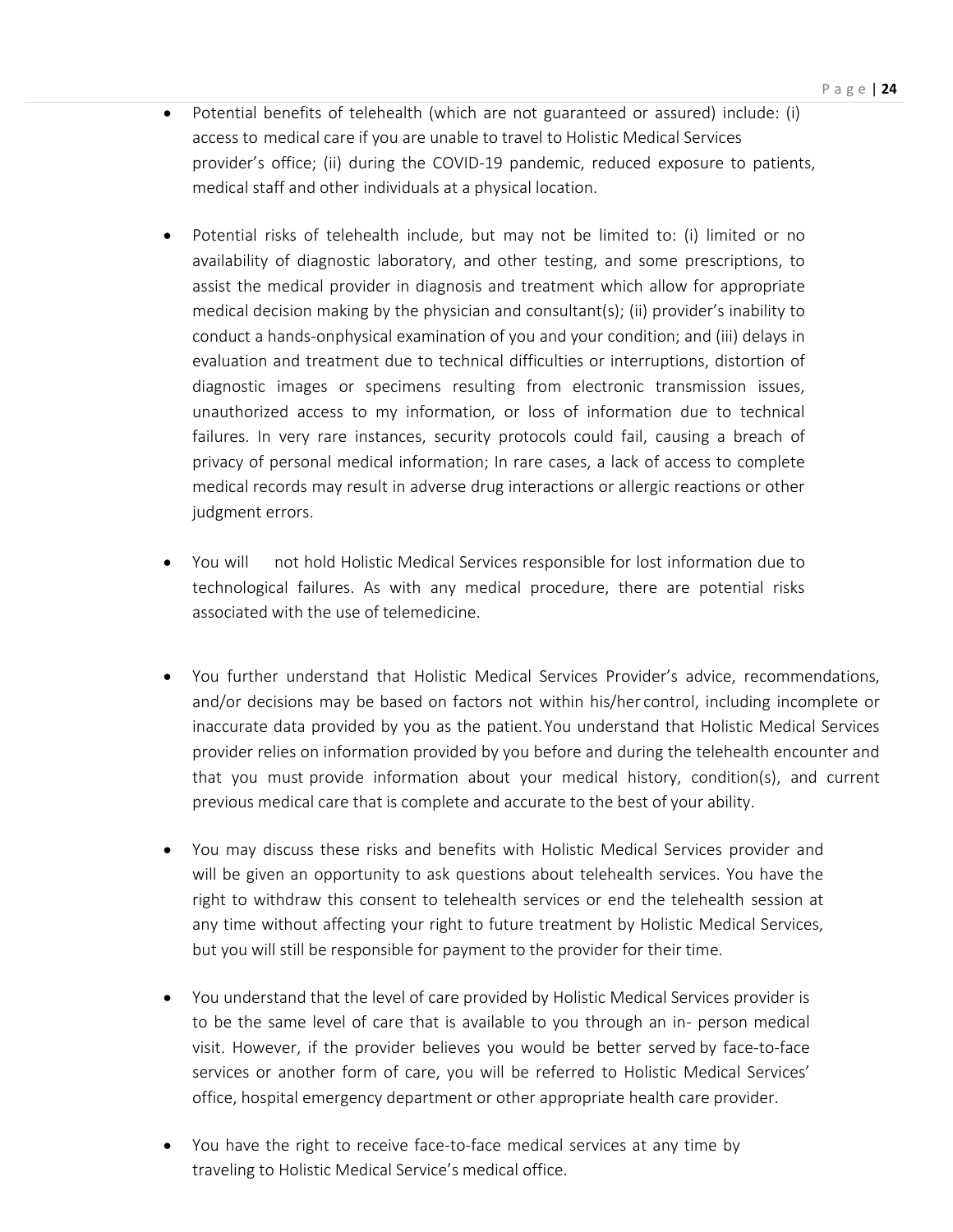- In case of an emergency, you will dial 911 or go directly to the nearest hospital emergency room.
- 3. You consent to, understand and agree that:
	- You have the right to discuss the risks and benefits of all procedures and courses of treatment proposed by your health care provider(s), together with any available alternatives.
	- Holistic Medical Services will provide care consistent with the prevailing standards of medical practice but makes no assurances or guarantees as to the results of treatment.
	- Holistic Medical Services provider will not prescribe opioids, Schedule 2 controlled substances (including stimulant medications used to treat attention deficit disorders), or new prescriptions for benzodiazepines to you during a Telehealth visit.
	- The laws of the state in which you are located will apply to your receipt of telehealth services.

I have read and understand *all* the information provided above regarding telehealth/telemedicine, and all of your questions have been answered to your satisfaction. You hereby give your informedconsent for the use of future telemedicine.

Signature of Patient (or person authorized to sign for patient):

If authorized signer, relationship to patient:

Date: when the contract of the contract of the contract of the contract of the contract of the contract of the contract of the contract of the contract of the contract of the contract of the contract of the contract of the

Witness Signature: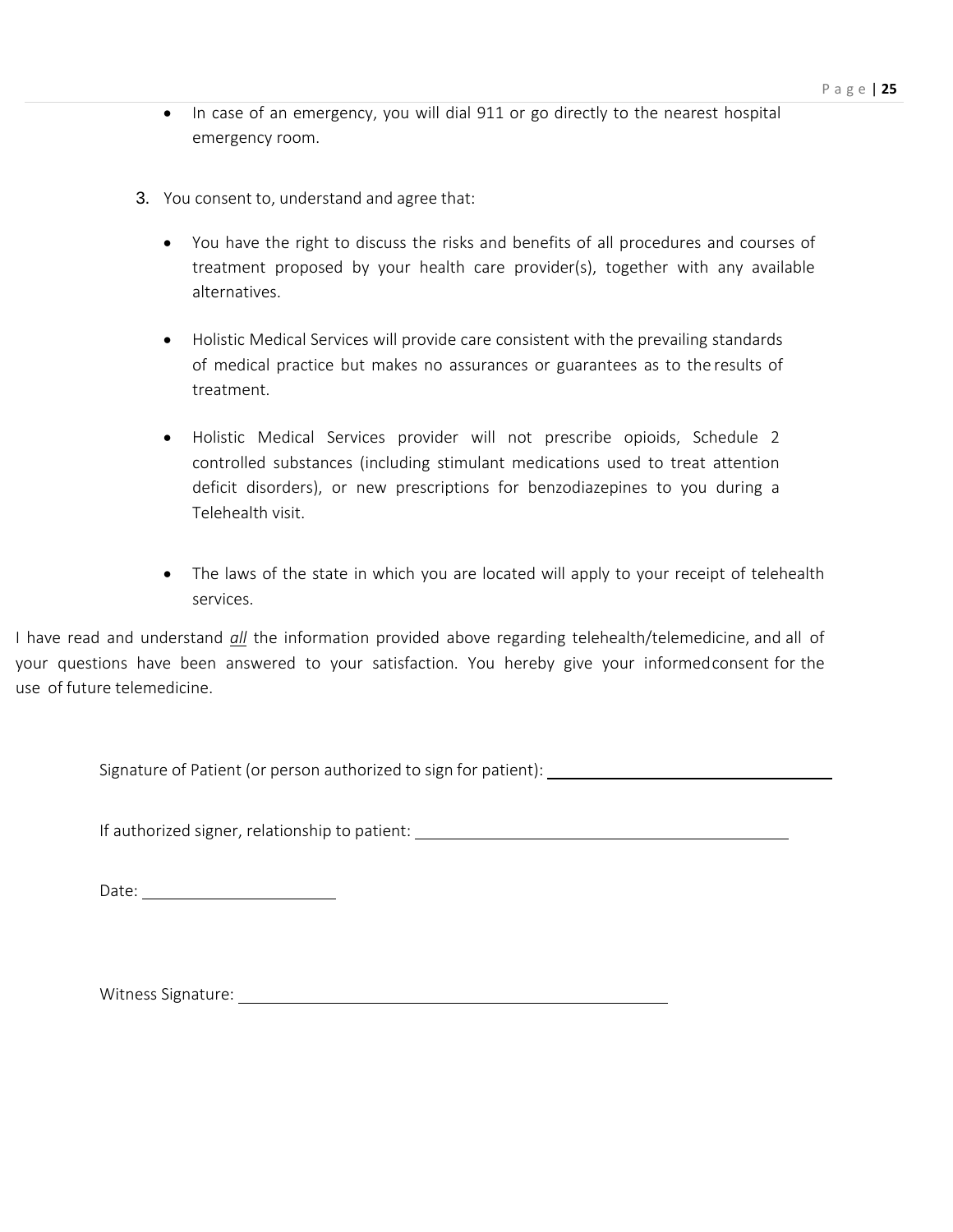## WHAT HAPPENS NEXT?

*Please read over this section carefully as it will probably answer more than 90% of your questions.*

Upon your arrival at HMS, you will check in at the front desk and turn in your "Medical History" and signature forms. It is VERY IMPORTANT that all paperwork be filled out before arriving for your appointment time as it takes approximately 30 minutes to one hour to fill out. You may be asked to reschedule your appointment if your paperwork is incomplete. If for some reason you have difficulty downloading and printing the forms, we will mail them or have them available in our office for you to arrive early and fill them out prior to your appointment.

After collecting your paperwork, our staff will take your vitals and then escort you to an exam room.

Your doctor will be in to assess your history and add or make changes to your completed patient questionnaire. This takes approximately 75-120 minutes. Based on this history, your office visit, and a brief physical exam, a discussion of an initial treatment plan will follow. If your testing involves urine, saliva, or stool collections, we will send kits home with you to collect the specimen and then mail it off in prepaid FedEx, UPS, or Priority Mail envelopes. The results take 2‐3 weeks from the time the lab receives the specimen.

After the consultation ends, a medical assistant or staff member will enter shortly afterward to go over the doctor's recommendations and the costs of each recommended test.

Next you will be taken to the lab for blood to be drawn if necessary. We will also provide any take-home test kits at this time if your doctor recommends them.

If provocation/neutralization allergy testing is recommended, we may be able to start this at your initial visit. Allergy testing can take as short a time as one hour or as long as one or several days. We test only one food or inhalant at a time, finding the proper neutralizing dose before moving on to the next allergen. This is time-consuming but extremely accurate and individualized for you.

Additionally, our office has an alternate and increasingly popular treatment known as Low Dose Antigen Immunotherapy (LDA). This treatment requires special dietary preparation and must be scheduled for a subsequent visit. More information about both types of allergy treatment will be provided to you if appropriate at the time of your visit.

You will need two follow-up appointments. The first takes place about two weeks after the initial consultation, which allows enough time for the lab results to arrive at our office for analysis. You will receive a call from us when we have this information to give a brief overview of the results in preparation for the visit, during which we will provide a copy of the report, discuss the findings in detail, and use the data to complete your treatment plan. The third appointment generally occurs after one or two months, depending on the course of your